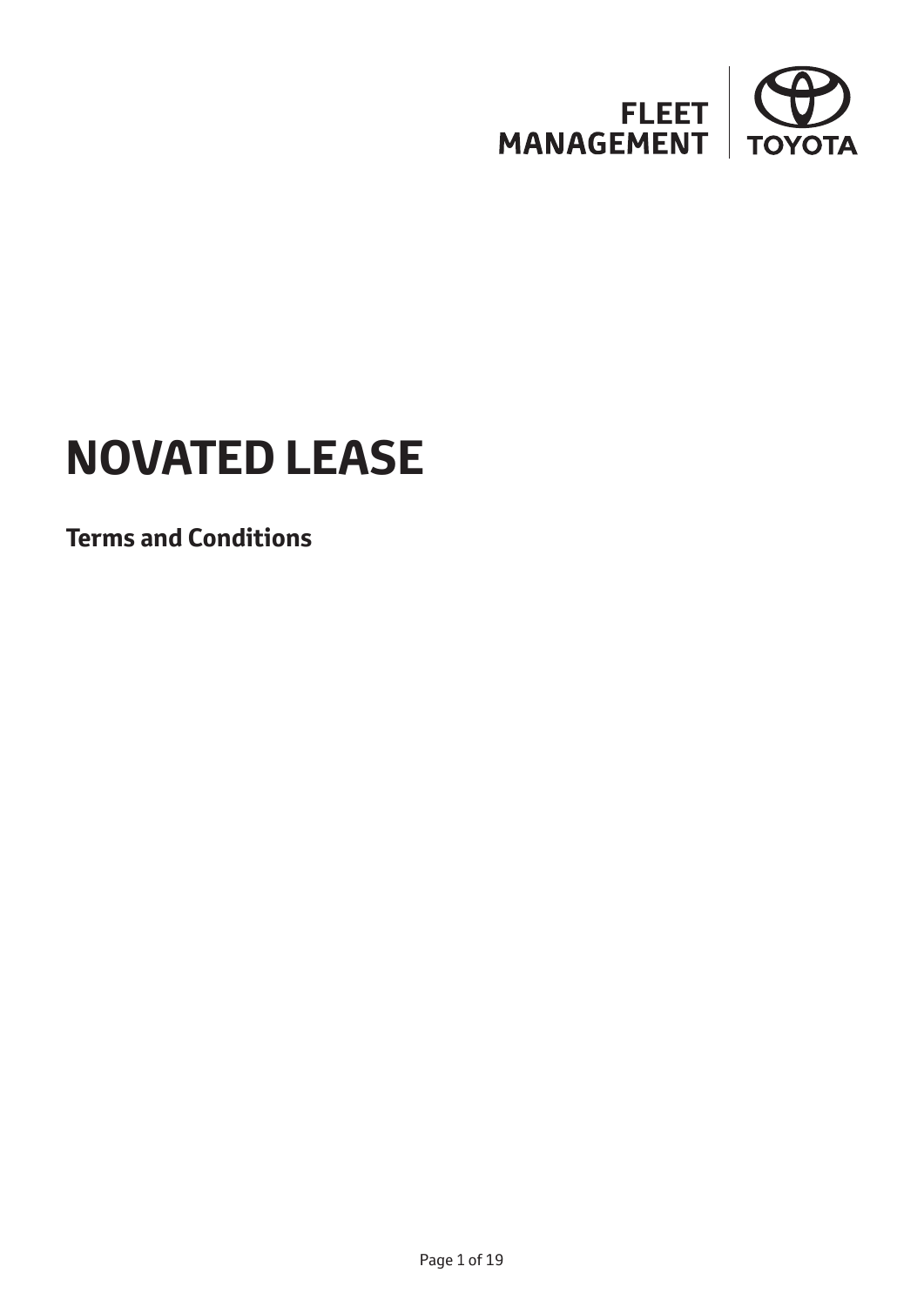## **1. READING THIS LEASE**

#### **1.1 Definitions**

In this Lease:

*Actual Usage* means, on the day when you return the Vehicle to TFM in accordance with an Operating Lease, the number of kilometres shown on the odometer, less the number of kilometres (if any) specified as at the date of this Lease in the Finance Schedule or in the cost to package settlements advice provided by TFM to the Employer on or about the Commencement Date.

*Adjusted Contract Usage* is calculated for an Operating Lease on a day as follows:

- (a) first, divide the number of whole months which have elapsed under the Operating Lease up to that day by the number of months in the Finance Period, and
- (b) second, multiply the resulting fraction by the Contract Usage.

The result of that multiplication is the *Adjusted Contract Usage*.

*Authorised Service Centre* means any manufacturer or TFM approved dealer or repair and service outlet as listed in the driver's kit provided to you with the Vehicle or in the DriverDirect App.

*Business Day* means any day on which TFM is open for business in the State.

*Casualty Event* means that the Vehicle is:

- (a) lost;
- (b) stolen; or
- (c) destroyed or damaged to such an extent that an insurer or TFM decides that its repair is impractical or uneconomic.

*Commencement Date* means the earlier of the day on which: (a) the Vehicle is delivered to you; and (b) TFM pays any part of the purchase price for the Vehicle.

*Contract Usage* means, for an Operating Lease, the number of kilometres specified as such in the Finance Schedule.

**DriverDirect App** means the TFM mobile application entitled "DriverDirect", downloadable from the Apple App Store or Google Play, which allows you to log trips, record expenses, locate an Authorised Service Centre, locate an authorised tyre dealer and access TFM's driver's guide.

*Employer* means the person or persons named as Employer in the Finance Schedule.

*Excess Charge* means, for an Operating Lease, the amount for each kilometre specified as such in the Finance Schedule.

**FBT** means fringe benefits tax imposed by the *Fringe Benefits Tax Act 1986* (Cth).

*Finance Lease* means a lease of the Vehicle as a novated finance lease as specified by you in the Finance Schedule.

*Finance Period* means the period commencing on the Commencement Date and ending on the last day of the contract term specified in the Finance Schedule.

#### *Finance Schedule* means:

- (a) for this Lease, the document (initially in the form of a quote) which specifies the details for this Lease and when signed by you and TFM forms part of this Lease; and
- (b) for a variation to this Lease, the document (initially in the form of a quote) which specifies existing details and proposed variations for this Lease and which becomes the replacement Finance Schedule for this Lease in accordance with this Lease.

*including* and similar expressions indicate what is included without limiting what else might be included.

*Insolvency* or *Insolvent* includes liquidation, receivership or other appointment of a controller, administration of a corporation, arrangement, compromise, scheme, deregistration, amalgamation, reconstruction, winding up, dissolution, assignment for the benefit of creditors, actual or threatened cessation or suspension of business or payments or disposal of assets, bankruptcy, administration arising out of mental illness or incapacity, administration of an insolvent estate, death or anything similar. It also includes making an application, commencing proceedings, proposing or passing a resolution or taking any steps towards any of those events.

*Insurance Terms and Conditions* means, for the Vehicle on a day, the terms and conditions of the insurance cover for the Vehicle as set out in the then current product disclosure statement and certificate of insurance for the Vehicle.

*Lease* means:

- (a) a Finance Lease; or
- (b) an Operating Lease,

made up of the Finance Schedule, the terms and conditions set out in this document (which includes the Services Schedule) and the cost to package settlements advice provided by TFM to the Employer on or about the Commencement Date.

This Lease includes each Service specified by you in the Finance Schedule or in a document varying this Lease.

*Loss* means any cost, expense, payment, charge, loss, damage, liability, claim, action, proceeding, penalty, fine, judgment, order or other action. It includes legal costs on a full indemnity basis but excludes loss of profits and indirect, consequential, special or punitive damages.

*Market Value* means, for the Vehicle on a day, the amount which TFM estimates would be the net proceeds of sale by TFM for that Vehicle, after deducting all reasonable expenses and Taxes incurred or which would be incurred by TFM in connection with obtaining that estimate and the notional sale.

*Novation Agreement* means any agreement or deed for the novation of this Lease dated on or about the Commencement Date between the person named as Employee/Lessee in the Finance Schedule, the Employer and TFM.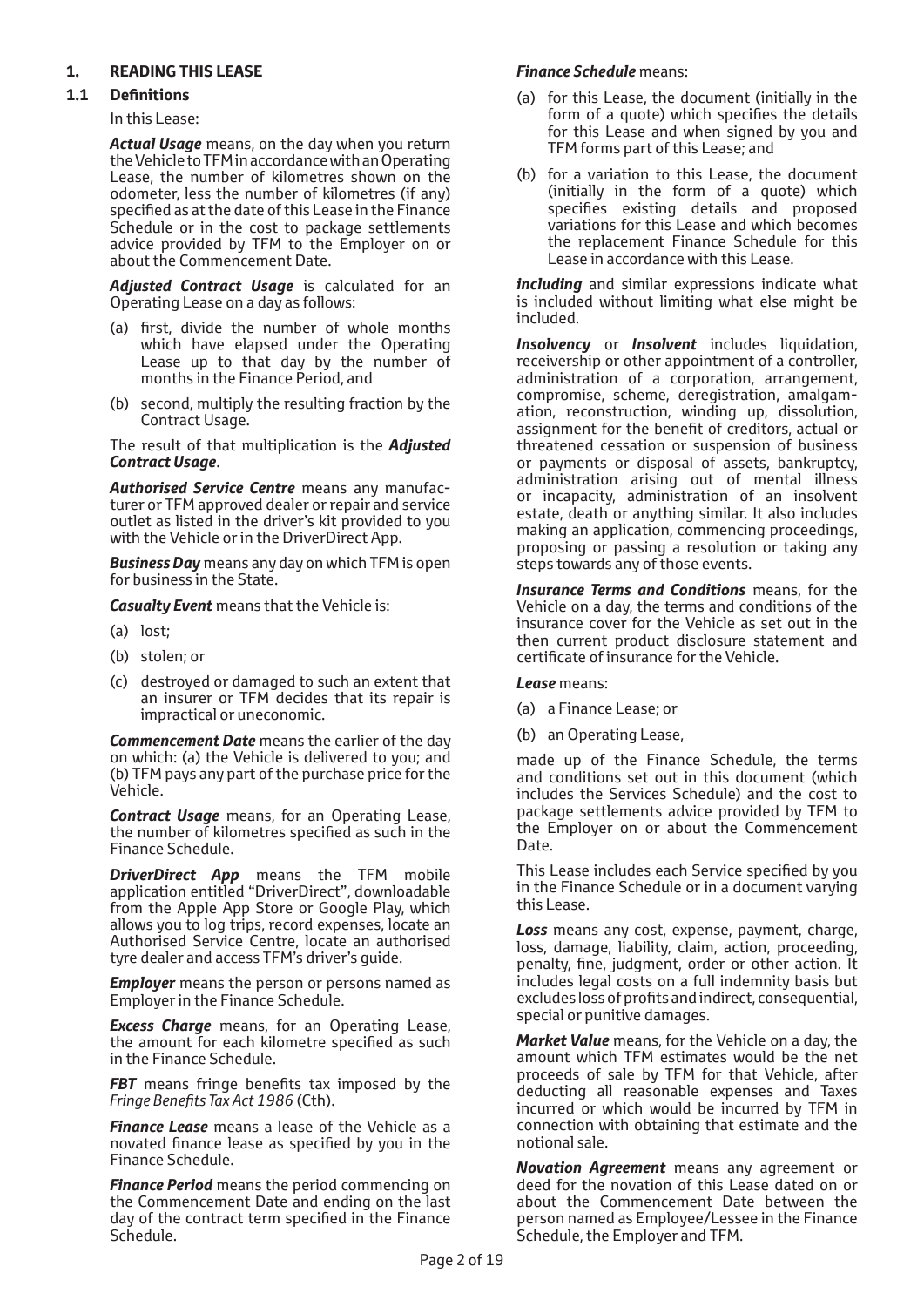*Operating Lease* means a lease of the Vehicle as a novated operating lease as specified by you in the Finance Schedule.

**Payment Date** means each date specified as such in the Finance Schedule and, where clause 11.2 applies, the corresponding day in each extended month of the Finance Period.

*PPSA* means the *Personal Property Securities Act 2009* (Cth).

*Residual Value* means, for the Vehicle and:

- (a) a Finance Lease, the amount specified as such in the Finance Schedule; and
- (b) an Operating Lease, the amount which TFM estimates will be the value of the Vehicle at the end of the Finance Period and which TFM uses to calculate the rent under this Lease.

**Service** means a service specified in the Services Schedule provided, or to be provided, for or in connection with the Lease of the Vehicle as specified by you in the Finance Schedule or in a document varying this Lease.

*State* means the State or Territory specified in the Finance Schedule.

*Tax* means a tax (including any tax in the nature of a GST), rate, levy, impost and duty (other than a tax on the net overall income of TFM) and any interest, penalty, fine or expense relating to any of them.

*Termination Amount* means, for the Vehicle on a day, the amount calculated for the Vehicle by TFM which, on that day, equals the sum of:

- (a) the principal and interest component of each rent payment which is due for payment under this Lease after that day; and
- (b) the Residual Value of the Vehicle,

in each case, discounted to a present value on that day by applying a discount rate equal to 75% of the implicit interest rate used by TFM to calculate the principal and interest component of each rent payment payable under this Lease.

*TFM* means Toyota Fleet Management, a division of Toyota Finance Australia Limited ABN 48 002 435 181, AFSL and Australian Credit Licence number 392536 and its successors and assigns.

*TFM Novated Online* means, when you enter into TFM Novated Online at TFM's web site (toyotafleetmanagement.com.au or any replacement TFM web site address), the online portal operated by TFM and used to access, request and manage information relating to, and facilitate the operation of, this Lease.

**Vehicle** means the vehicle specified as such in the Finance Schedule, including any permitted parts and accessories fitted to the vehicle and other attached items and service records and any replacement, substitute or relief vehicle acquired with the proceeds of any insurance, indemnity, compensation or other arrangement.

*you* means each of the following:

(a) the person named as Employee/Lessee in the Finance Schedule;

- (b) when this Lease is novated in accordance with the Novation Agreement, each of the person named as Employee/Lessee in the Finance Schedule and the Employer for their respective obligations specified in the Novation Agreement;
- (c) any other person to whom this Lease is novated; and
- (d) a successor or permitted assign under clause 3.9.

#### **1.2 GST definitions**

In this Lease *ABN, acquisition, adjustment event, adjustment note, consideration, GST, GST law, input tax credit, luxury car, recipient created tax invoice, service, supply, taxable supply* and *tax invoice* each has the meaning which it is defined to have in the *A New Tax System (Goods and Services Tax) Act 1999* (Cth).

#### **1.3 Governing law**

This Lease is governed by the laws of the State and the parties submit to the non-exclusive jurisdiction of the courts of the State.

#### **1.4 Variations**

This Lease may not be varied except in writing signed by each party.

#### **1.5 Dispute resolution**

If you wish to dispute a payment or anything else about this Lease, you are encouraged to contact TFM's internal dispute resolution area. If you are dissatisfied with the outcome, you have a right to take your dispute to TFM's external dispute resolution scheme or to a court.

#### **1.6 How this Lease is formed**

You offer to enter into this Lease by signing the Finance Schedule. TFM accepts that offer by ordering the Vehicle or paying the whole or any part of its purchase price. That acceptance is effective without a notice to any of you.

The Finance Schedule may be in electronic form and a party may sign it electronically.

This Lease may be executed in any number of separate duplicates. Each signed duplicate constitutes an original and all duplicates taken together constitute one instrument.

## **2. DELIVERY**

#### **2.1 Lease**

TFM leases the Vehicle to you from the Commencement Date. This Lease ends on the first to occur of:

- (a) the last day of the Finance Period;
- (b) when this Lease terminates in accordance with clauses 5.8, 6.2 or 18.8; and
- (c) when TFM terminates this Lease in accordance with clause 10.1(b).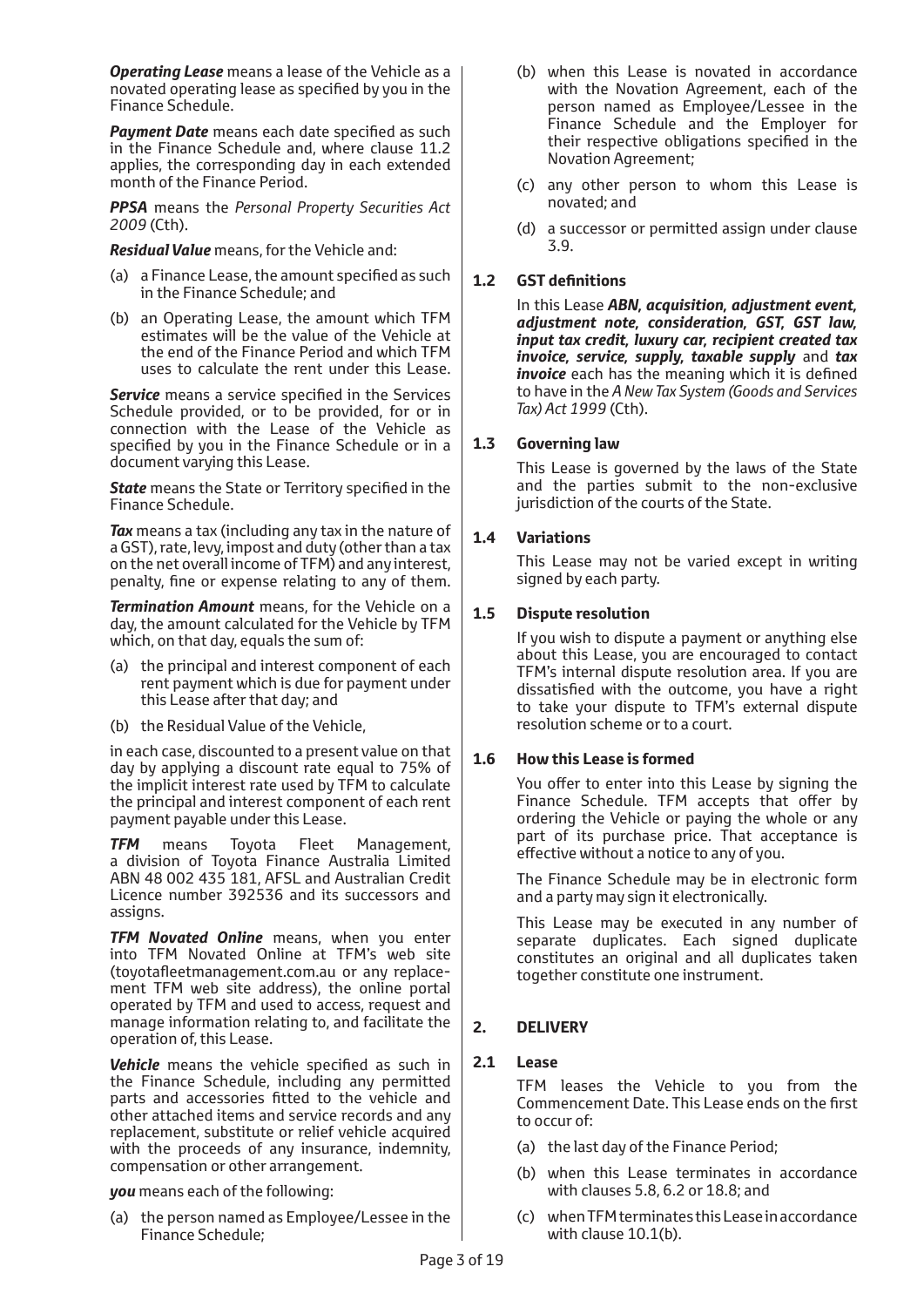## **2.2 Delivery**

- (a) You must obtain delivery of the Vehicle within 5 Business Days after TFM notifies you that the Vehicle is ready for delivery and give TFM a written acknowledgment of delivery if asked to do so.
- (b) TFM is not liable for any failure or delay by you in obtaining delivery of the Vehicle unless the matter is caused by TFM's wilful and unreasonable refusal to permit the Vehicle to be delivered or to pay the supplier for the Vehicle.
- (c) If you fail to take delivery of the Vehicle in accordance with clause 2.2(a) while it is available, and, if the non-delivery can be remedied, it is not remedied within 10 Business Days of notice from TFM requiring its remedy, TFM may treat that failure as your repudiation of this Lease and immediately terminate this Lease by notice to you.

TFM will take all reasonable steps to mitigate its Loss resulting from your failure to take that delivery. You must pay TFM, as liquidated damages for loss of bargain, any outstanding Loss incurred by TFM in connection with that termination.

#### **2.3 Dealer and Service providers are not TFM's agent**

You acknowledge and agree that (except for GST purposes as described in clause 7.6(e)) the dealer, manufacturer, Authorised Service Centre or other provider or supplier of the Vehicle or any Service to you is not TFM's agent for any purpose.

## **2.4 Examination**

- (a) You acknowledge that:
	- (i) you have not told TFM or anyone else about the particular purpose for which you require the Vehicle or any Service; and
	- (ii) you have not relied on TFM's skill or judgment in deciding to enter into this Lease.
- (b) You alone are responsible, to the fullest extent permitted by law, for examining and being satisfied with the Vehicle and each Service before you accept any of them, including:
	- (i) that the Vehicle complies with its description;
	- (ii) that the Service has been rendered with due care and skill and any materials supplied in connection with that Service are reasonably fit for your purposes;
	- (iii) the condition, fitness, quality and suitability of the Vehicle and each Service for your purposes; and
	- (iv) that the manufacturer's, vendor's or supplier's entitlements to intellectual property rights, guarantees and warranties are valid.
- (c) You acknowledge that, except as set out in clause 4.6, neither TFM nor anyone on its behalf has given or made any condition,

guarantee or warranty to you as to the condition, fitness, quality or suitability of the Vehicle or any Service for your purposes.

## **3. USE OF THE VEHICLE**

## **3.1 Property of TFM**

- (a) The Vehicle will always be TFM's property. You only have a right to use it.
- (b) You must take all steps which TFM asks you to take to protect TFM's interest in the Vehicle. When ownership of the Vehicle is relevant you must make clear to other people that TFM owns the Vehicle.

#### **3.2 Quiet enjoyment**

TFM may not interfere with your possession or use of the Vehicle unless this Lease allows it.

#### **3.3 Location of the Vehicle**

You must keep the Vehicle:

- (a) under your control and not permanently part with possession;
- (b) secure against theft or damage while it is not in use.

You must not remove, or attempt or threaten to remove, the Vehicle from mainland Australia or Tasmania.

#### **3.4 Compliance with laws**

You must comply with all laws and registration or licensing requirements relating to the Vehicle or its use.

## **3.5 Registration**

- (a) Where the Vehicle is registrable, you must, during the Finance Period:
	- (i) arrange for an inspection of the Vehicle where such inspection is required by the transport authority in the State; and
	- (ii) (except where you select registration renewals as a Service for the Vehicle in accordance with clause 15) register and obtain compulsory third party insurance for the Vehicle in the name of the person named as Employee/Lessee in the Finance Schedule (as if that person were the owner) and with the address which you specify as the registered address.
- (b) You must inform TFM about any change to the registration details for the Vehicle.

#### **3.6 Use**

You must make sure that the Vehicle is used:

- (a) for the purpose for which it is designed and in accordance with the manufacturer's instructions and recommendations; and
- (b) safely and without risk to the health or property of any person.

#### **3.7 Repair and maintenance**

You must:

(a) keep the Vehicle in good repair and working order (fair wear and tear excepted);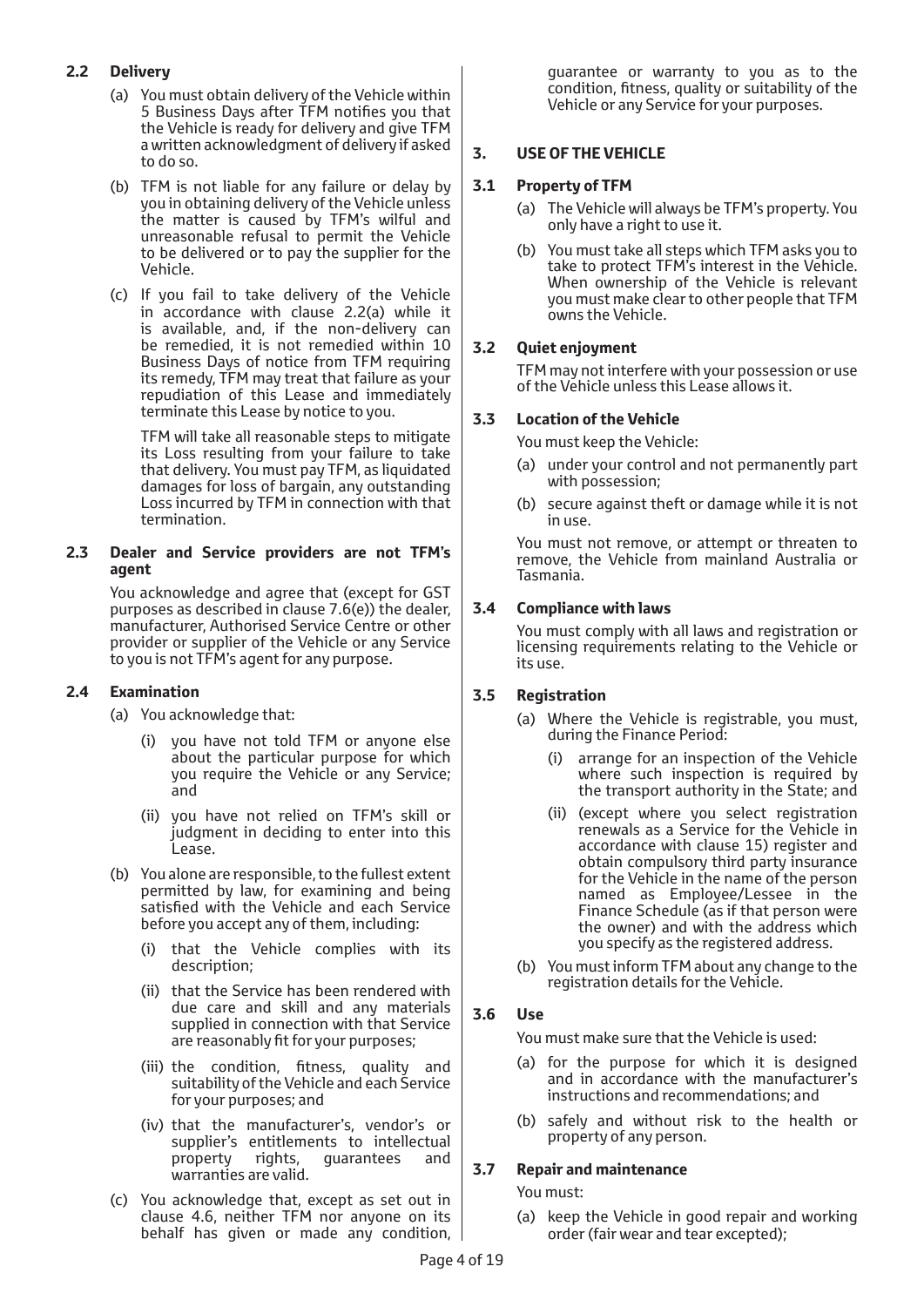- (b) have the Vehicle serviced at intervals recommended by the manufacturer (including, where applicable, for the purpose of clause 13.1). You must only use parts approved or recommended by the manufacturer;
- (c) (except where you select maintenance as a Service for the Vehicle in accordance with clause 13.1), pay for inspection, maintenance and repairs to the Vehicle; and
- (d) make sure that all service records relating to the Vehicle are maintained in accordance with the manufacturer's recommendations.

#### **3.8 Alterations**

You must not, without TFM's consent:

- (a) make any alteration or addition to the Vehicle; or
- (b) install anything on or in the Vehicle.

If TFM consents, you must ensure that only an Authorised Service Centre makes any such alteration, addition or installation. Everything installed on or in the Vehicle (including all parts and accessories) will be part of the Vehicle and TFM's property.

#### **3.9 Dealing with the Vehicle or this Lease**

You must not:

- (a) sell or assign;
- (b) lend, rent, lease, hire or otherwise part in any other way with possession of; or
- (c) create or allow any security or other third party interest over,

the Vehicle, any proceeds of the Vehicle (whether from rent, lease, hire or any other transaction) or your interest in the Vehicle or in this Lease (or authorise anyone else to do so) without getting TFM's written consent.

TFM, however, may do any of these things without your consent where that does not, in TFM's reasonable opinion, involve any detriment to you. This includes TFM, without your consent, assigning, transferring, sub participating or otherwise dealing with all or any part of its rights and benefits under this Lease to a securitisation vehicle so long as TFM remains the lessor of record.

#### **3.10 PPSA security interest**

If TFM determines that this Lease or any transaction under it is or contains a security interest (within the meaning of the PPSA) you will do anything which TFM reasonably requests (such as obtaining consents, signing or producing documents, getting documents signed or completed and supplying information) to:

- (a) enable TFM to apply for any registration or give any notification in connection with that security interest; and
- (b) ensure that the security interest is enforceable, perfected and otherwise effective, and has the highest priority available in the circumstances.

#### **3.11 Information**

At TFM's request, you must promptly provide to TFM any information or document which TFM reasonably asks for concerning this Lease, the Vehicle, a Service or your financial position.

#### **4. WARRANTIES**

#### **4.1 Your authority**

You represent and warrant that:

- (a) your obligations under this Lease are valid and binding and are enforceable against you in accordance with its terms; and
- (b) you do not enter into this Lease as trustee of any trust.

#### **4.2 TFM authority**

TFM represents and warrants that its obligations under this Lease are valid and binding and are enforceable against it in accordance with its terms.

#### **4.3 Your acknowledgment**

You acknowledge that:

- (a) TFM does not provide (nor has it provided to you) legal, financial or taxation advice and has recommended that you obtain your own advice. You have either obtained your own independent advice or declined the opportunity to obtain independent advice before you signed this Lease (or a document varying this Lease);
- (b) before the Commencement Date (or the date of a document varying this Lease) you have received a copy of the terms and conditions set out in this document and have read and understand their meaning and effect.

You may obtain a copy of those terms and conditions at any time from TFM's website (toyotafleetmanagement.com.au or any replacement TFM web site address);

(c) you do not have any right, option or obligation (contingent or otherwise) to purchase the Vehicle.

#### **4.4 Unlawful inducement, influence or behaviour**

Each party represents and warrants on a continuing basis that it has not done anything in an unlawful manner to induce, reward or influence any person in connection with the execution of this Lease or the supply or acquisition of the Vehicle or any Service under this Lease including:

- (a) directly or indirectly offering, soliciting, giving, agreeing to give, receiving or agreeing to receive any gift, commission, rebate, money or consideration of any kind:
	- as an inducement or reward for unlawfully doing, not doing, influencing, favouring, disfavouring or carrying out any act; or
	- (ii) in relation to any advice given to or received by a party to this Lease which is or was intended in any way to induce or influence the party advised to enter into this Lease;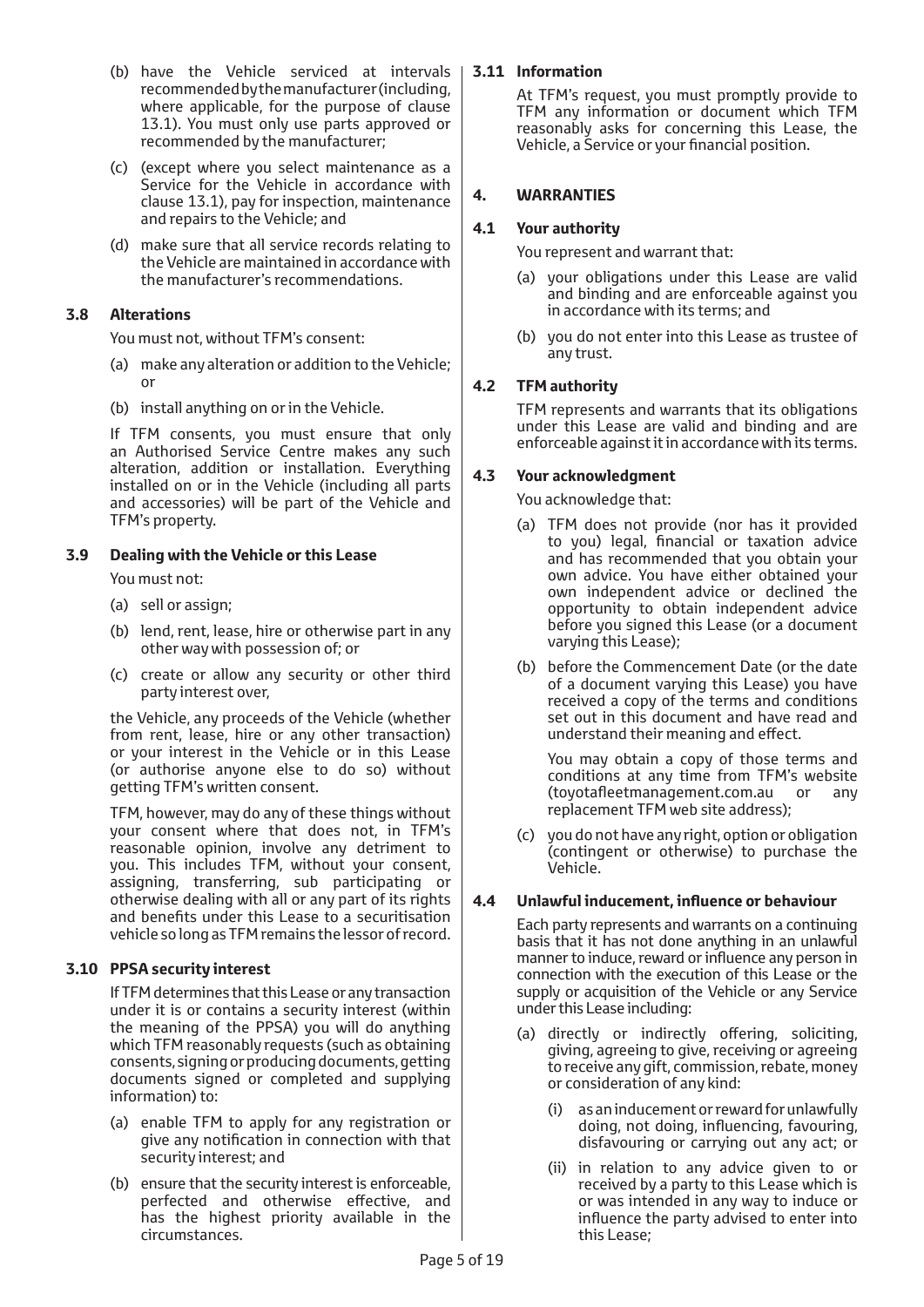- (b) seeking to influence decisions by improper means;
- (c) any other conduct which would constitute a breach of the corrupt commissions and practices or blackmail provisions of the *Crimes Act 1900* (NSW) or similar provisions in other jurisdictions.

#### **4.5 Warranties**

- (a) You must obtain from the manufacturer or other supplier of the Vehicle or any Service any warranties that you need in relation to them.
- (b) So that you can make warranty claims, TFM transfers to you, so far as the law permits, the benefit of any warranty which it may have for the Vehicle or any Service. This transfer ends when this Lease ends or terminates.

#### **4.6 Warranties not to apply**

So far as the law permits, all conditions, guarantees and warranties on TFM's part, other than the conditions, guarantees and warranties stated in this Lease, which might apply or be implied in relation to this Lease, the Vehicle or a Service (whether by statute or otherwise) are excluded.

#### **4.6 Limitation**

To the extent that any applicable or implied condition, guarantee or warranty on TFM's part cannot be excluded, TFM's liability for a breach of any such condition, guarantee or warranty is limited (to the extent permitted by law) at TFM's discretion, in the case of the Vehicle, to the replacement of the Vehicle or the supply of an equivalent vehicle, payment of the cost of replacing the Vehicle or acquiring an equivalent vehicle or the repair of the Vehicle or payment of the cost of having the Vehicle repaired and, in the case of a Service, to the supplying of the Service again or payment of the cost of having the Service supplied again.

## **5. INSURANCE AND VEHICLE LOSS**

#### **5.1 Risks**

You assume all risks and liabilities for the Vehicle and its use, maintenance, repair and storage.

#### **5.2 Policies to be taken out**

You must take out the following insurances:

- (a) (except where you select TFM Comprehensive Insurance (Fixed) cover as a Service for the Vehicle in accordance with clause 18), a comprehensive insurance:
	- (i) against loss, theft or destruction of, or damage to, the Vehicle for its full market value; and
	- (ii) in connection with the Vehicle or its use covering you and TFM against all risks in respect of third parties and damage to property for an amount not less than \$20,000,000 or any higher amount which TFM reasonably requires; and

(b) all other risks which TFM reasonably requires or which must be covered by law.

#### **5.3 Your insurance obligations**

For each insurance taken out under this Lease, you must:

- (a) take out the insurance with a reputable insurance company;
- (b) pay on time all amounts necessary to maintain the insurance;
- (c) have TFM's interest noted on the insurance policy; and
- (d) give TFM any information it requests about the insurance.

You must not:

- (e) do or fail to do anything which might allow an insurer to refuse any claim under the insurance;
- (f) settle or compromise any claim without TFM's consent.

#### **5.4 Failure to take out insurance**

If you do not take out an insurance as required by this Lease, TFM may take out that insurance itself. You must pay the premiums associated with that insurance to TFM on demand.

#### **5.5 You must restore damaged Vehicle**

If the Vehicle is damaged (but not to the extent that an insurer or TFM decides that its repair is impractical or uneconomic), you must restore it as far as possible to the same condition that it was in before the damage occurred.

## **5.6 Casualty Event**

If the Vehicle suffers a Casualty Event you must notify TFM, lodge the necessary insurance forms with your insurer and enforce your claim as soon as possible after the event and, upon request, provide TFM with a copy of those forms and information about the progress of your claim. Where necessary for the enforcement of that claim, you and TFM will co-operate to execute any document or take any step in connection with that claim.

The insurer (or TFM) will notify you whether the insurer decides to pay out your claim or replace or substitute the Vehicle with another vehicle.

If the insurer decides to replace or substitute the Vehicle with another vehicle TFM may (in its absolute discretion):

- (a) continue to apply this Lease to that vehicle. You and TFM will continue to comply with this Lease as it applies to that vehicle for the balance of the Finance Period; or
- (b) notify you that it will terminate this Lease and enter into a new Lease with you for the replacement or substitute vehicle.

#### **5.7 Your obligations on insurance payout**

If the insurer decides to pay out your claim you must on the next Payment Date, pay to TFM: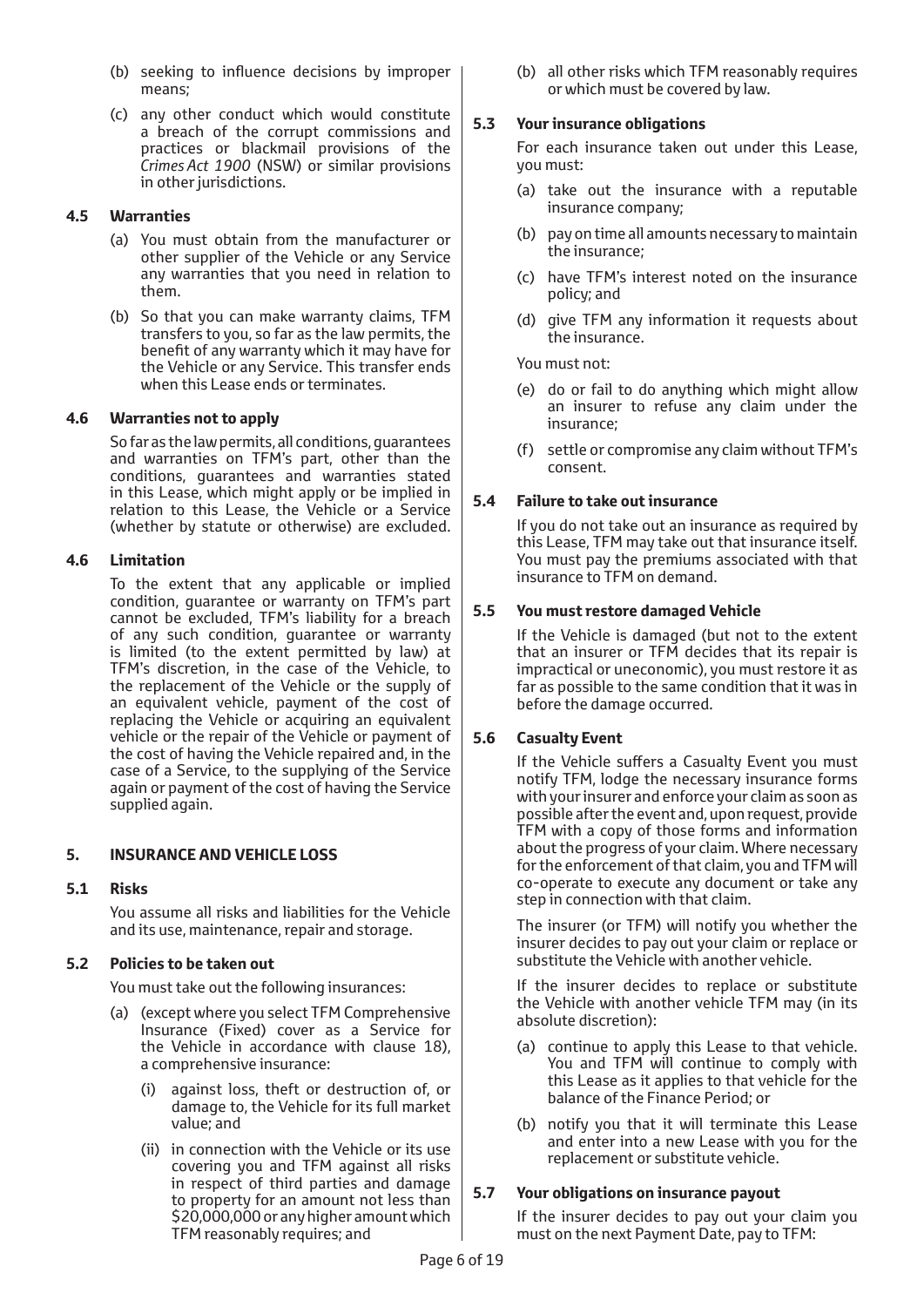- (a) the Termination Amount less any amount which TFM has received (before that Payment Date) from an insurer or any other person as a result of the Casualty Event; and
- (b) any other amount which you still owe under this Lease.

You must account to TFM for any insurance proceeds which you receive.

You may also, at any time following your payment of the Termination Amount under clause 5.7(a), ask TFM to conduct a reconciliation of your liability for the Termination Amount by taking into account all amounts received from insurers and other persons as a result of the Casualty Event. TFM will give you that reconciliation following receipt of the request.

#### **5.8 Consequential arrangements**

This Lease terminates on the day on which you comply with clause 5.7. TFM will refund to you any amount which it receives from an insurer or another person as a result of the Casualty Event, after you have made your payment under clause 5.7, and up to the amount which you paid under clause 5.7(a).

#### **6. LEASE EARLY TERMINATION OPTION**

#### **6.1 Termination option**

You may, at any time during the Finance Period, ask TFM to give you a payout quote for the amount which would (in addition to the amounts payable under clauses 6.2(d), (e) and (f)) be payable under clause 6.2 in order to terminate this Lease.

If you want to terminate this Lease on the basis of a payout quote, you must, on or before the end of its validity period, deliver to TFM (including by way of facsimile or scanned PDF format email attachment) a payout quote signed by you.

The delivery of a signed payout quote will constitute an irrevocable offer by you to terminate this Lease which TFM may accept in its absolute discretion. On acceptance (which TFM will confirm to you), this Lease will be terminated in accordance with clause 6.2.

Your right to request a payout quote ceases when a fundamental obligation of this Lease (as specified in clause 10.1(a)) is not complied with, regardless of whether it can be remedied or whether TFM has accepted the repudiation.

#### **6.2 Obligations following termination**

You must, for the Vehicle, before the end of the validity period of the payout quote:

- (a) return the Vehicle in good repair and working order (fair wear and tear excepted) to the place that TFM nominates; and
- (b) sign and hand over with the Vehicle all certificates and documents necessary to transfer the registration or licence of the Vehicle to the person that TFM nominates; and

(c) pay to TFM an amount equal to the Termination Amount less the Market Value of the Vehicle.

Upon notification by TFM, you must pay the following amounts to TFM:

- (d) for an Operating Lease, the Excess Charge (as notified by TFM to you) for each kilometre by which the Vehicle's Actual Usage exceeds its Adjusted Contract Usage;
- (e) if applicable, the amount which TFM certifies is necessary to restore the Vehicle to good repair and working order (fair wear and tear excepted);
- (f) any other amount which you still owe under this Lease.

This Lease terminates on the day on which you comply with this clause 6.2.

## **7. RENT, PAYMENTS AND TAXES**

#### **7.1 Rent and Service payments**

You must on each Payment Date pay to TFM the amount for rent and Service charges for that Payment Date specified in the Finance Schedule.

TFM calculates the Service charges for this Lease on a budgeted cost basis, other than TFM roadside assist (clause 17.1) which is supplied on a fixed cost basis and TFM Comprehensive Insurance (Fixed) cover (clause 18) which is supplied on the basis set out in clause 18.4.

The instalment amount for TFM roadside assist (clause 17.1) or TFM Comprehensive Insurance (Fixed) cover (clause 18) may not be varied or reimbursed at any time during the Finance Period or when this Lease expires or terminates.

## **7.2 Contract Usage – Operating Lease**

TFM calculates the rent for an Operating Lease on the basis that the Vehicle will travel no more than the Contract Usage.

At any time during the Finance Period, TFM may review the number of kilometres travelled by the Vehicle. If the number of kilometres travelled at that time is greater than the Adjusted Contract Usage at that time, TFM may issue a statement to you specifying details for the number of kilometres travelled at that time as compared to the Adjusted Contract Usage at that time and the proposed variations to the Contract Usage and rent to reflect your higher Vehicle usage (and must on request give reasonable details of the proposed variations).

You will be taken to have agreed to the proposed variations unless you contact TFM to negotiate a change within 2 Business Days. TFM may then:

- (a) revise the Contract Usage as proposed and the revised Contract Usage will apply for the balance of the Finance Period; and
- (b) recalculate the rent as proposed to reflect the revised allowance and the revised rent will apply for the balance of the Finance Period.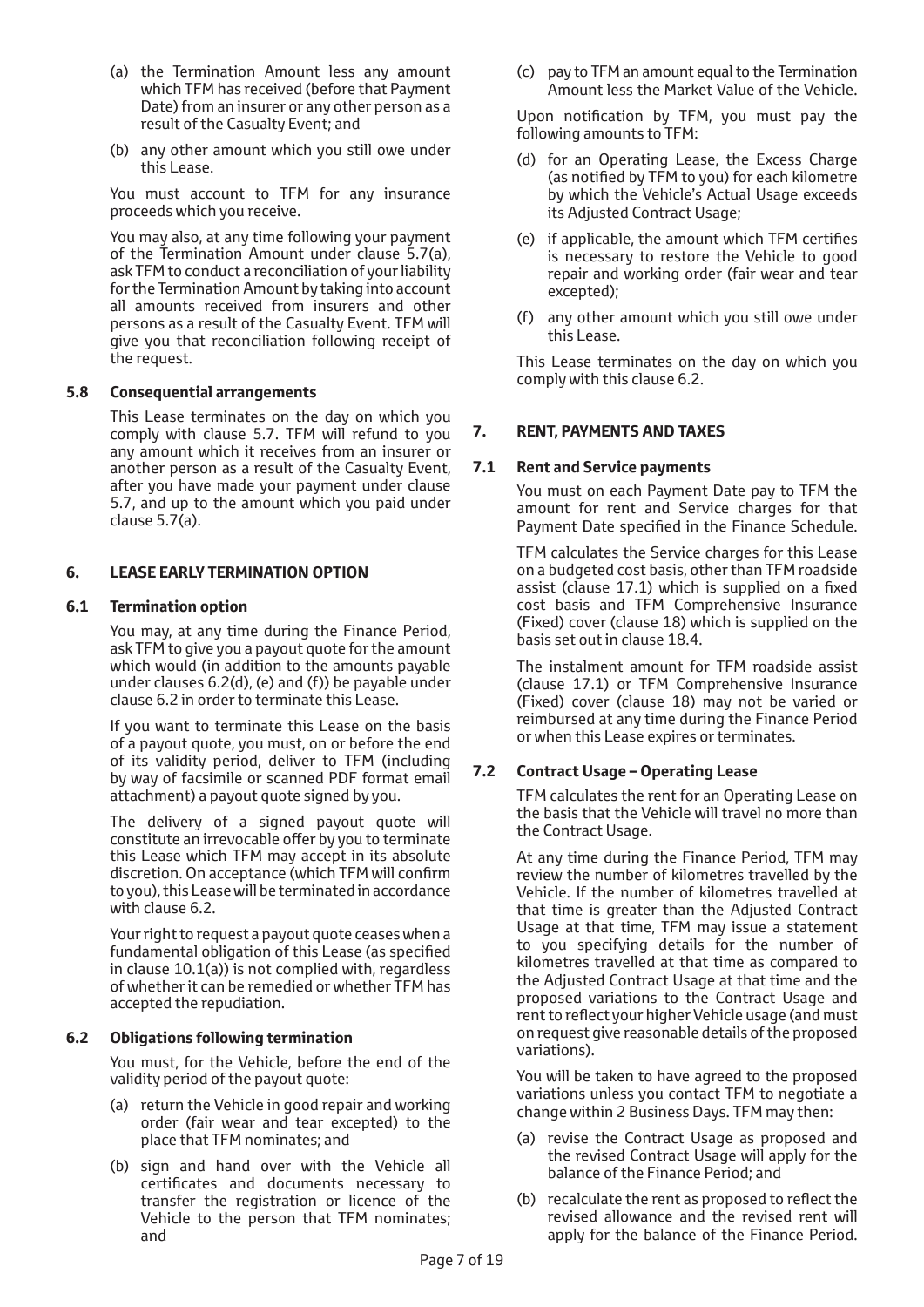## **7.3 Budgeted Service variations**

You acknowledge that the instalment amount for a budgeted Service specified in the Finance Schedule is only an estimate.

TFM may, at any time during the Finance Period, in its absolute discretion:

- (a) review the instalment amount for a budgeted Service and ask you to pay to TFM, or reimburse you, an amount which TFM certifies is equal to the difference between TFM's actual payments for that Service up to that time and TFM's budgeted payments for that Service up to that time. TFM will give you a reconciliation setting out reasonable details of the actual and budgeted payments up to that time. The relevant party must pay the determined amount to the other within 5 Business Days of the determination;
- (b) recommend a Service be varied on a Payment Date in order to avoid a deficit in your running account on expiry or early termination of this Lease. *For example, TFM may recommend varying the number of times a Service is to be provided or terminating a Service.*

TFM will with its recommendation give you a revised Finance Schedule for this Lease with reasonable details of the proposed variation. To agree to the variation, you must sign the revised Finance Schedule. The varied Service will then apply for the balance of the Finance Period. You must, on the next Payment Date after the variation, pay to TFM any amount which you owe to TFM as a result of the variation.

## **7.4 When Services cease**

TFM's obligation to provide any Service for the Vehicle ceases when:

- (a) the insurer decides to pay out your claim following a Casualty Event;
- (b) this Lease expires or terminates (even if you do not return the Vehicle at that time);
- (c) the substitution under clauses 3.1 or 3.2 of the Novation Agreement occurs, unless the person named as Employee/Lessee in the Finance Schedule is able to arrange promptly (as determined by TFM in its absolute discretion) for this Lease to be novated to a new employer of that person.

TFM may, on that cessation, set-off any surplus which TFM has not then actually paid from your running account against any money due for payment by you to TFM under this Lease or any other agreement or deed between you and TFM. However, TFM may not exercise this set-off against your obligation to pay the Termination Amount under clause 5.7(a),  $6.2(c)$ ,  $10.2(c)$  or a shortfall amount under clause 11.1(e).

TFM will reimburse to you on that cessation any outstanding surplus for a budgeted cost Service which TFM has not then incurred or set-off.

You may, with TFM's prior approval, continue to use a Service after that cessation on a monthly basis. TFM will invoice you for that Service monthly. You must, for each Service which you continue to use, pay to TFM the amount of that Service on the date for payment specified in TFM's invoice.

#### **7.5 Taxes**

You must pay and if paid by TFM reimburse to TFM any Tax which is payable in relation to this Lease or any document or transaction contemplated by it.

## **7.6 GST**

- (a) In this clause 7.6 a party includes any GST group to which that party may from time to time be a member under GST law and the representative member of that group under GST law.
- (b) Unless otherwise stated, an amount payable by a party for any supply made under or in connection with this Lease is exclusive of GST. If any payment by a party under or in connection with this Lease is consideration in whole or in part for a taxable supply, the party must, when it makes the payment, pay to the supplier an additional amount equal to that payment (or part) multiplied by the rate of GST prevailing at the time the supply is made. The supplier must provide the party with a tax invoice for the supply.
- (c) If at any time an adjustment event arises in respect of any supply made by the supplier under this Lease, a corresponding adjustment must be made between the supplier and the relevant party in respect of any amount paid by that party to the supplier under clause 7.6(b) and payments to give effect to the adjustment must be made. The supplier must provide to that party an adjustment note on or before 5 Business Days after the occurrence of the adjustment event.
- (d) Where a party is required under this Lease to pay, reimburse or indemnify the supplier for an amount, the party must pay the relevant amount (plus any applicable additional amount in accordance with clause 7.6(b)). The supplier must calculate that relevant amount after determining the amount of any input tax credit it is entitled to claim in respect of that relevant amount.
- (e) If a party makes an acquisition under this Lease as agent for the other from a third party, that acquisition will be an arrangement for the purposes of Subdivision 153B of the *A New Tax System (Goods and Services Tax) Act 1999* (Cth) and the provisions of that Subdivision will apply. TFM and you will make genuine and continuing efforts to facilitate the application of that Subdivision to any such acquisition.

#### **7.7 Interest on overdue amounts**

(a) You must pay interest on the daily balance of any amount which you do not pay on time, and on any amount which TFM debits to your account in accordance with this Lease, for the period it remains unpaid.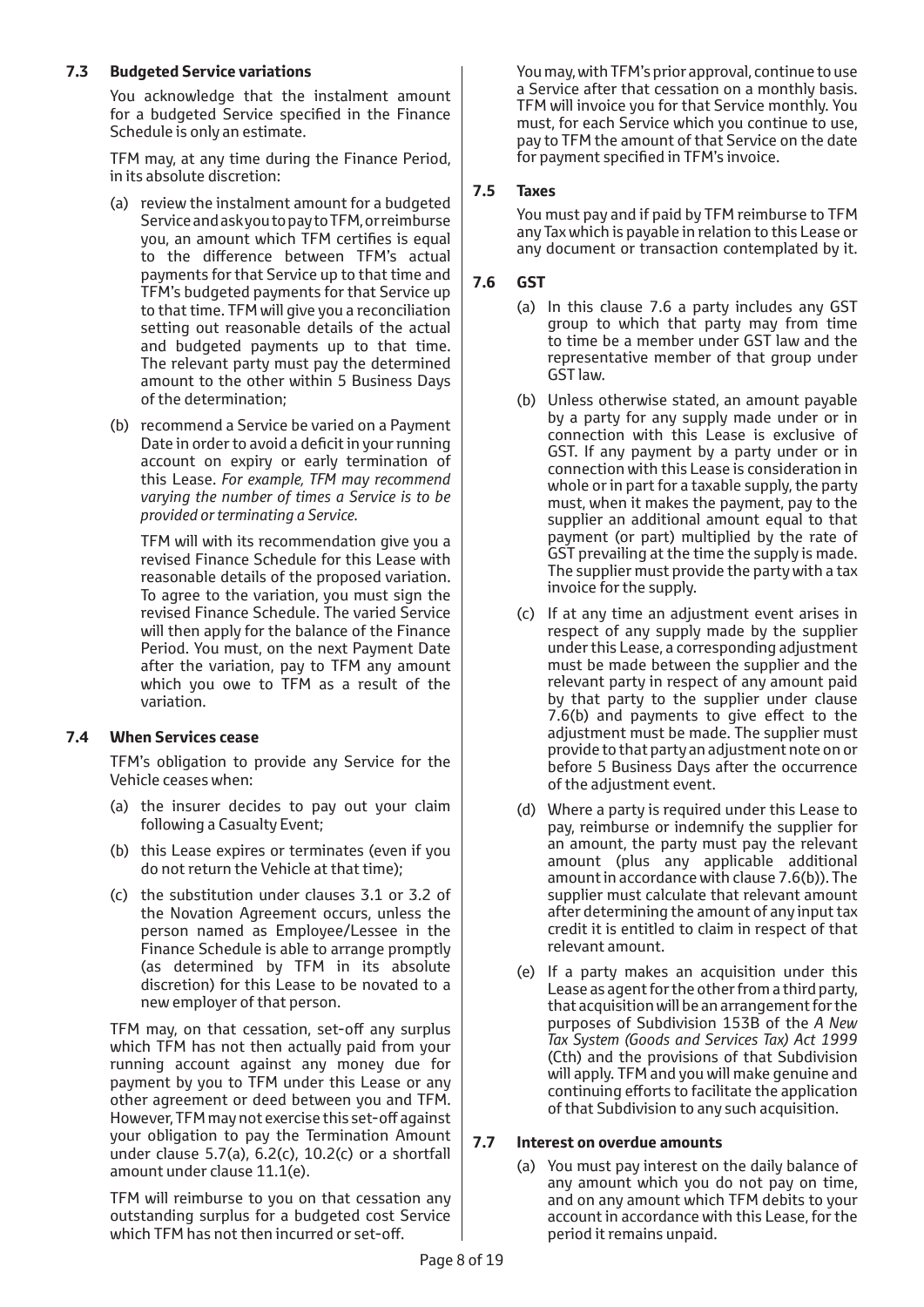- (b) The interest rate which you must pay on each daily balance is the rate 2% above the implicit interest rate used by TFM to calculate rent under this Lease, calculated on the basis of a 365 day year.
- (c) TFM may capitalise, at times determined by TFM or, if it does not make a determination, then on the first day of each month, any interest which is not paid when due for payment. You must pay interest on capitalised interest at the rate and in the manner referred to in clause 7.7(a).
- (d) Interest accrues both before and after judgment (as a separate and independent obligation).
- (e) Your obligation to pay an outstanding amount to TFM on the day it becomes due for payment is not affected by clauses 7.7(a) and (c).
- (f) You do not need to pay interest under clauses 7.7(a) and (c) on an amount while that amount is in dispute under clause 7.9(a).

#### **7.8 Manner of payment**

You must make your payments under this Lease to TFM by direct debit or in such other manner as TFM requests or agrees. Whenever you make a payment you must quote the account number given to you by TFM.

If a payment is due on a day that is not a Business Day, it must be made on the Business Day before that day.

#### **7.9 Payment arrangements**

- (a) Where you dispute a payment specified in a tax invoice given to you for the purposes of this Lease, you:
	- (i) must pay each undisputed amount of the tax invoice on its Payment Date; and
	- (ii) may withhold payment of the disputed amount. You and TFM must resolve the dispute within 30 days of that Payment Date.
- (b) Subject to clause 7.9(a), your obligation to pay an amount due under this Lease is also absolute and unconditional. So far as the law permits, you must not for any reason withhold, or make a deduction from, any amount payable under this Lease including because:
	- (i) the Vehicle is lost, stolen, destroyed or damaged;
	- (ii) you claim to have a set-off, counterclaim, defence or other right against TFM or anyone else;
	- (iii) you are not satisfied with a Service either before or after you accept it; or
	- (iv) you choose to terminate a Service before this Lease ends.
- (d) TFM may set off any money which is due from it to: (1) the person named as Employee/Lessee in the Finance Schedule, or (2) the Employer,

in each case under this Lease against any money due for payment by it to TFM under this Lease.

(e) TFM may transfer all or part of any amount which TFM has actually paid for a Service from its running account for that Service to its running account for any other Service.

## **7.10 Application of payments**

TFM may apply any payment made by you towards satisfying any of your payment obligations which have become due, in any way it sees fit, even if you state otherwise.

#### **8. INDEMNITY AND COSTS**

#### **8.1 Your indemnity**

You indemnify TFM against all Loss suffered by TFM as a result of:

- (a) any loss, theft or destruction of or damage to the Vehicle;
- (b) the use, maintenance, repair and storage of the Vehicle;
- (c) any person being injured or killed or any property being damaged or destroyed, whether directly or indirectly by the Vehicle or its use;
- (d) your fraud, gross negligence or failure to comply with any of your obligations under this Lease;
- (e) the provision or use of, or any inability to use, a commodity, good or supply which TFM, as a Service, arranges to supply to you;
- (f) until 2 Business Days after you tell TFM about any loss, theft or possible unauthorised use of a fuel card, any loss, theft or unauthorised use of the fuel card for the Vehicle.

You are not required to indemnify TFM for any such Loss which arises as a result of TFM's fraud, gross negligence or breach of this Lease.

## **8.2 TFM indemnity**

TFM indemnifies you against all Loss suffered by you as a result of TFM's fraud, gross negligence or failure to comply with any of its obligations under this Lease.

TFM is not required to indemnify you for any such Loss which arises as a result of your fraud, gross negligence or breach of this Lease.

## **8.3 About the indemnities**

Each indemnity in this Lease:

- (a) does not cover anything to the extent that, if the indemnity did cover it, the indemnity would be void; and
- (b) is a continuing obligation, separate and independent from each of the indemnifier's obligations under this Lease and survives termination, the acceptance of repudiation or expiry of this Lease.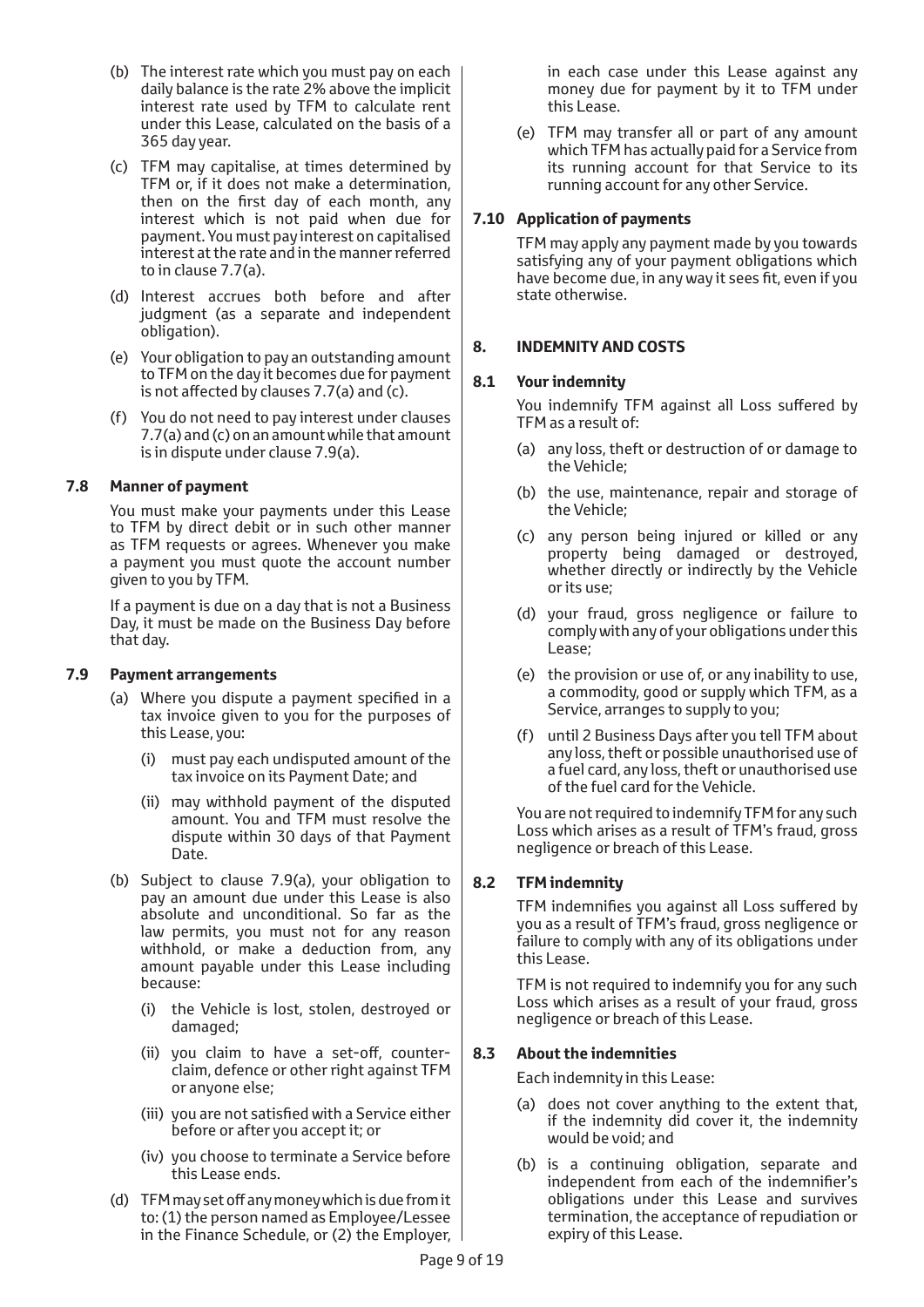## **8.4 Increased costs**

Whenever, in connection with the funding or provision of the Vehicle pursuant to this Lease:

- (a) Tax law or its interpretation or administration changes, including:
	- (i) TFM not being allowed a deduction for depreciation in respect of the Vehicle; or
	- (ii) a change in the rate, the method or frequency at which a Tax is calculated or paid; or
- (b) TFM must comply with any request from or requirement of any Federal, State or local governmental, quasi-governmental or municipal authority; or
- (c) market interest rates change prior to the delivery of that Vehicle; or
- (d) the purchase price of the Vehicle (excluding Taxes payable in connection with that purchase) changes prior to its delivery. *(For example, there may be a change in the manufacturer's recommended retail price, a change to a manufacturer's rebate or a change to a category discount for a vehicle),*

and, as a result, TFM determines that the cost to TFM of funding or providing that Vehicle is increased or an amount received or receivable by TFM in connection with this Lease is reduced, TFM may vary the rent or any other amount payable in connection with this Lease to reflect the increase or reduction. TFM will give you a new Finance Schedule specifying in reasonable detail the nature of the change or compliance and the varied rent or amount. This Lease will be taken to be varied accordingly.

#### **8.5 You must pay all costs**

You must comply with all of your obligations under this Lease at your cost.

#### **8.6 Commission and benefits**

You acknowledge that:

- (a) TFM may, in connection with the execution of or TFM's performance of its obligations under this Lease, pay to or receive from other persons discounts, bonuses, rebates, brokerage, commissions, fees and similar benefits; and
- (b) if TFM pays an amount to a person for introducing you to TFM or TFM to you, an amount payable by you under this Lease may be higher than it would have been if you had approached TFM (or TFM had approached you) direct.

#### **8.7 Fees and charges**

You must pay or reimburse any fees, charges, costs or expenses from time to time levied or incurred by TFM in relation to this Lease in accordance with its then standard procedures to cover its reasonable costs and expenses including:

- (a) an establishment fee;
- (b) a monthly (or other periodic) management fee where TFM manages Service provision for the Vehicle;
- (c) any regulatory fee or charge levied on TFM in relation to this Lease or any document or transaction contemplated by it;
- (d) where you request TFM to provide you with any information, including any documentation or statement which requires significant administrative time to retrieve or which is specific to you and not provided by TFM through TFM Novated Online or in the ordinary course of its business;
- (e) where TFM considers a request from you for a variation or assignment of this Lease; or
- (f) where a payment from you to pay an amount due under this Lease is dishonoured.

#### **9. GENERAL LEASE PROVISIONS**

#### **9.1 Rectification**

TFM may (but need not) do anything necessary to remedy your failure to fully comply with any of your obligations under this Lease.

#### **9.2 Inspection and seizure**

TFM may enter the place where the Vehicle is kept to:

- (a) at any time on reasonable notice, inspect it or to see whether you are complying with your obligations under this Lease; or
- (b) at any time, take possession of the Vehicle when exercising its rights under this Lease.

#### **9.3 Rights and their exercise**

- (a) A party's rights, powers and remedies under this Lease are in addition to any of its legal rights, powers and remedies.
- (b) A party may exercise a right, power or remedy under this Lease at its discretion, and separately or concurrently with another right, power or remedy.
- (c) A single or partial exercise of a right, power or remedy under this Lease by a party does not prevent a further exercise of that or an exercise of any other right, power or remedy.
- (d) A party's failure to exercise or delay in exercising a right, power or remedy under this Lease does not prevent its exercise.
- (e) A party is not liable for any Loss caused by the exercise, attempted exercise, failure to exercise or delay in exercising a right, power or remedy under this Lease whether by reason of its negligence or for any other reason.

## **9.4 PPSA waivers**

In respect of the PPSA:

- (a) you and TFM contract out of each provision which section 115(1) or 115(7) permits them to contract out, other than:
	- (i) sections 117 and 118 (relationship with land laws); and
	- (ii) sections 134(1) and 135 (retention of collateral);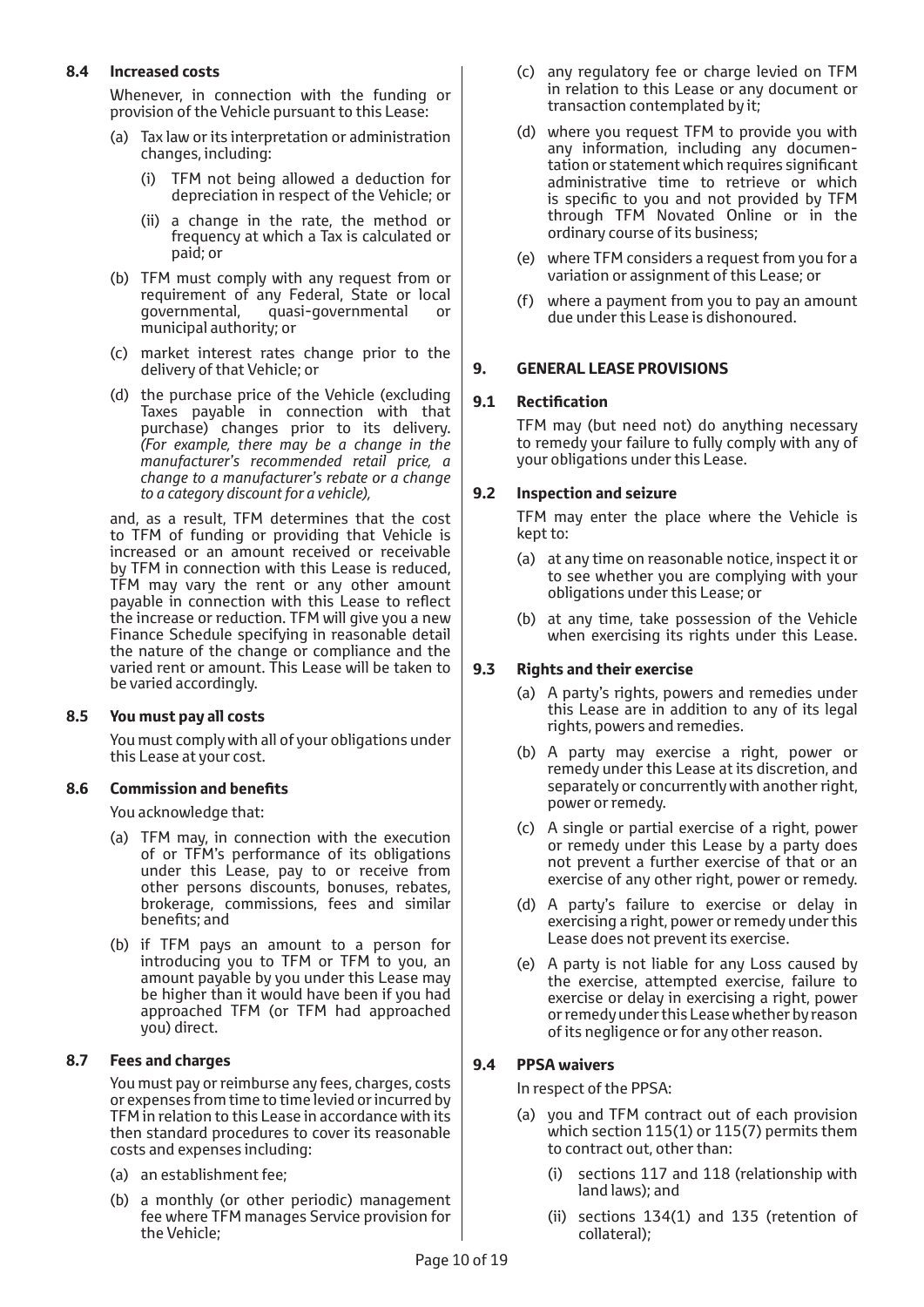- (b) you waive each right to receive a notice which section 144 or 157(3) permits you to waive; and
- (c) to the extent permitted by law, you waive your rights to receive anything from TFM under section 275 and agree not to make any request of TFM under that section.

#### **9.5 PPSA confidentiality**

You and TFM agree that neither party will disclose any information of the kind referred to in section 275(1) of the PPSA unless section 275(7) of the PPSA applies, in which case TFM may disclose such information.

This means that neither you nor TFM may disclose or confirm:

- a copy of this Lease;
- details of the amount or terms of this Lease; or
- details of the Vehicle,

unless:

- the other person has consented in writing; or
- the law requires or allows disclosure; or
- you are in default under this Lease.

#### **9.6 Actions and consents**

If this Lease specifies when a party must perform an obligation, the party must perform it by the time specified. A party must perform all other obligations promptly.

Except as specified in this Lease, a party must, consistent with its rights and obligations under this Lease, act reasonably when performing or observing an obligation under this Lease.

Where a party has a discretion or its consent or approval is required for anything the party must, consistent with its rights and obligations under this Lease, not unreasonably withhold or delay its decision, consent or approval.

#### **9.7 Certificates**

A certificate or statement given by or on behalf of TFM about any amount, interest rate or matter relating to this Lease is sufficient evidence of the matters certified unless the contrary is proved.

TFM will give you reasonable details of the amount, interest rate or matter.

#### **9.8 Notices**

TFM may give you a notice or other document (a *Notice*) by:

- (a) giving it to you personally, or leaving it at the last address you notified TFM of;
- (b) posting it to the last address you notified TFM of;
- (c) sending it by fax or email to the last number or address you notified TFM of, or sent TFM a fax or email from; or
- (d) using TFM Novated Online; or
- (e) any other lawful way.

## **9.9 Service of Notices**

If a Notice is:

- (a) posted, it will be taken to be given on the date when, in the ordinary course of the post, it could have been expected to have been received by the party;
- (b) sent by fax or email, it will be taken to be given to the party when the machine that sends it indicates transmission has occurred;
- (c) given using TFM Novated Online, it will be taken to be received within 2 hours of it having been posted on TFM Novated Online or, if TFM Novated Online is not operational or accessible when the Notice is posted, within 2 hours of TFM Novated Online becoming operational or accessible, as the case may be,

unless, in any case, the contrary is proved.

The terms and conditions for TFM Novated Online are available at TFM's web site (toyotafleetmanagement.com.au or any replacement TFM web site address).

#### **9.10 Authority to open mail**

You authorise TFM to open all mail which TFM may receive in your name (or such other name requested by TFM) by virtue of TFM's office appearing as the registered address including mail relating to registration, compulsory third party insurance and infringement notices.

TFM will send to you any notices sent to its office as soon as practicable after receipt. TFM is not liable for any Loss caused by TFM opening your mail or any delay in forwarding a notice to you, except where that Loss is caused by a wilful act or omission or negligence of TFM.

## **10. REPUDIATION**

#### **10.1 Your fundamental obligations under this Lease**

- (a) These are the fundamental obligations of your Lease:
	- (i) You must pay each amount which you owe under this Lease on time (or, where no due date for payment is specified, within 7 days of notice from TFM requiring payment) and as required by this Lease.
	- (ii) You must comply with your obligations under clauses 3 *(Use of the Vehicle)*, 5.2 *(Policies to be taken out)*, 5.3 *(your insurance obligations)*, 11.1(a) or 11.2 *(return of Vehicle on last day of Finance Period or on demand)* and 21.1 *(Directions)*.
	- (iii) You must, during the period that this Lease is novated in accordance with the Novation Agreement, comply with your obligations under FBT law including each obligation which relates to FBT law compliance and is set out in the Novation Agreement.
	- (iv) You must not become Insolvent.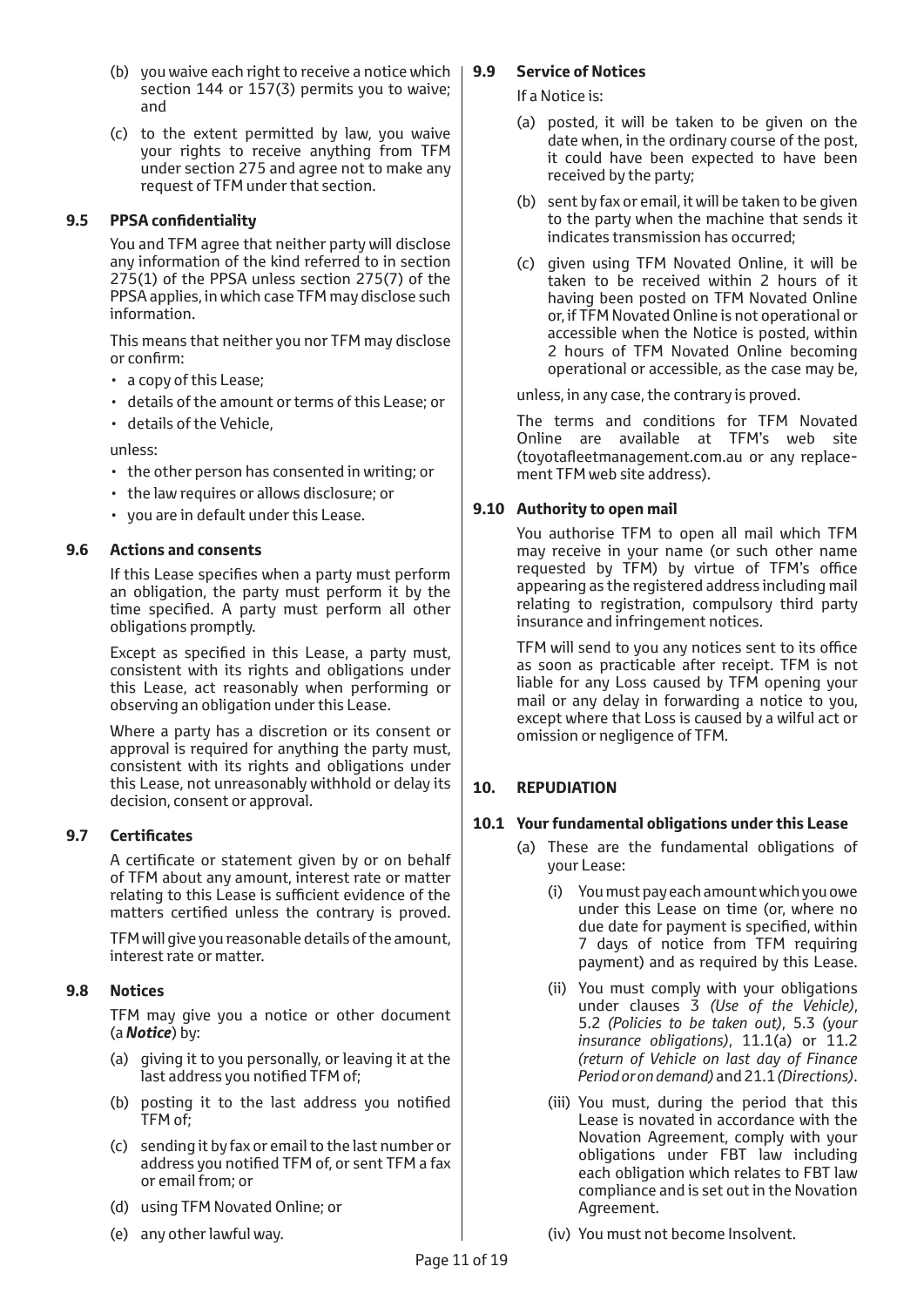- (v) TFM must not, in its reasonable opinion, have been induced to enter into this Lease by fraud on your part.
- (vi) The person named as Employee/Lessee in the Finance Schedule must not cause or permit any event or circumstance to arise which would entitle TFM to terminate any other agreement or arrangement which it has entered into with that person.
- (b) If:
	- (i) a fundamental obligation of this Lease is not complied with and either:
		- (A) the non-compliance is not capable of remedy; or
		- (B) TFM gives you notice of the noncompliance with a period of not less than 10 Business Days to remedy it and you do not remedy that noncompliance (or elect to remedy that non-compliance and re-novate this Lease in accordance with the Novation Agreement) by the end of that period;

or

(ii) TFM reasonably believes that you have removed or disposed of the Vehicle or intend to remove or dispose of the Vehicle without its permission, or that urgent action is necessary to protect the Vehicle,

then you will be taken to have repudiated this Lease. Despite anything else which you and TFM may have agreed, the person named as Employee/ Lessee in the Finance Schedule will also be taken to have repudiated every other agreement or deed between that person and TFM relating to the lease, hire, finance or maintenance of vehicles or the payment for services in connection with vehicles. TFM may then accept any of those repudiations by giving you a notice terminating this Lease or any other relevant agreement or deed.

You will then owe a single, aggregate amount to TFM for all terminated agreements and deeds (including this Lease). The provisions of clause 7.10 will apply.

## **10.2 Your obligations following repudiation**

If TFM gives you a notice under clause 10.1(b) you must immediately:

- (a) return the Vehicle in good repair and working order (fair wear and tear excepted) to the place that TFM nominates; and
- (b) sign and hand over with the Vehicle all certificates and documents necessary to transfer the registration or licence of the Vehicle to the person that TFM nominates.

Upon demand by TFM, you must pay the following amounts to TFM for the Vehicle:

(c) as liquidated damages for loss of bargain, the Termination Amount;

- (d) for an Operating Lease, the Excess Charge (as notified by TFM to you) for each kilometre by which its Actual Usage exceeds its Adjusted Contract Usage;
- (e) if applicable, the amount which TFM certifies is necessary to restore the Vehicle to good repair and working order (fair wear and tear excepted);
- (f) any other amount which you still owe under this Lease.

TFM will reimburse to you the net amount which it receives under clause 12.1(a) (after deducting all reasonable expenses and Taxes incurred by TFM in connection with its actions under that clause) or an amount equal to the applied Market Value under clause 12.1(b) up to the Termination Amount which you have paid.

If the notice which TFM gives you also applies to an agreement or deed other than this Lease, you must also do whatever you are required to do under that agreement or deed, or which TFM is entitled to require you to do, as a consequence of your repudiation of it.

## **10.3 Rights following repudiation**

If TFM gives you a notice under clause 10.1(b) TFM may:

- (a) begin enforcement proceedings against you in relation to any of those repudiations; and
- (b) unless restricted by law from doing so, take possession of the Vehicle.

## **10.4 Reinstatement of Lease**

After it accepts your repudiation of this Lease TFM may, in its absolute discretion, still permit you to reinstate this Lease. If TFM permits you to reinstate this Lease you would have to:

- (a) pay each overdue amount due under this Lease (calculated as if you had not repudiated this Lease); and
- (b) remedy any other fundamental obligation which you have not complied with.

TFM may impose other conditions.

## **11. EXPIRY OF THIS LEASE**

## **11.1 What you must do**

On the last day of the original Finance Period you must:

- (a) return the Vehicle in good repair and working order (fair wear and tear excepted) to the place that TFM nominates; and
- (b) sign and hand over with the Vehicle all certificates and documents necessary to transfer the registration or licence of the Vehicle to the person that TFM nominates.

Upon notification by TFM, you must pay the following amounts to TFM: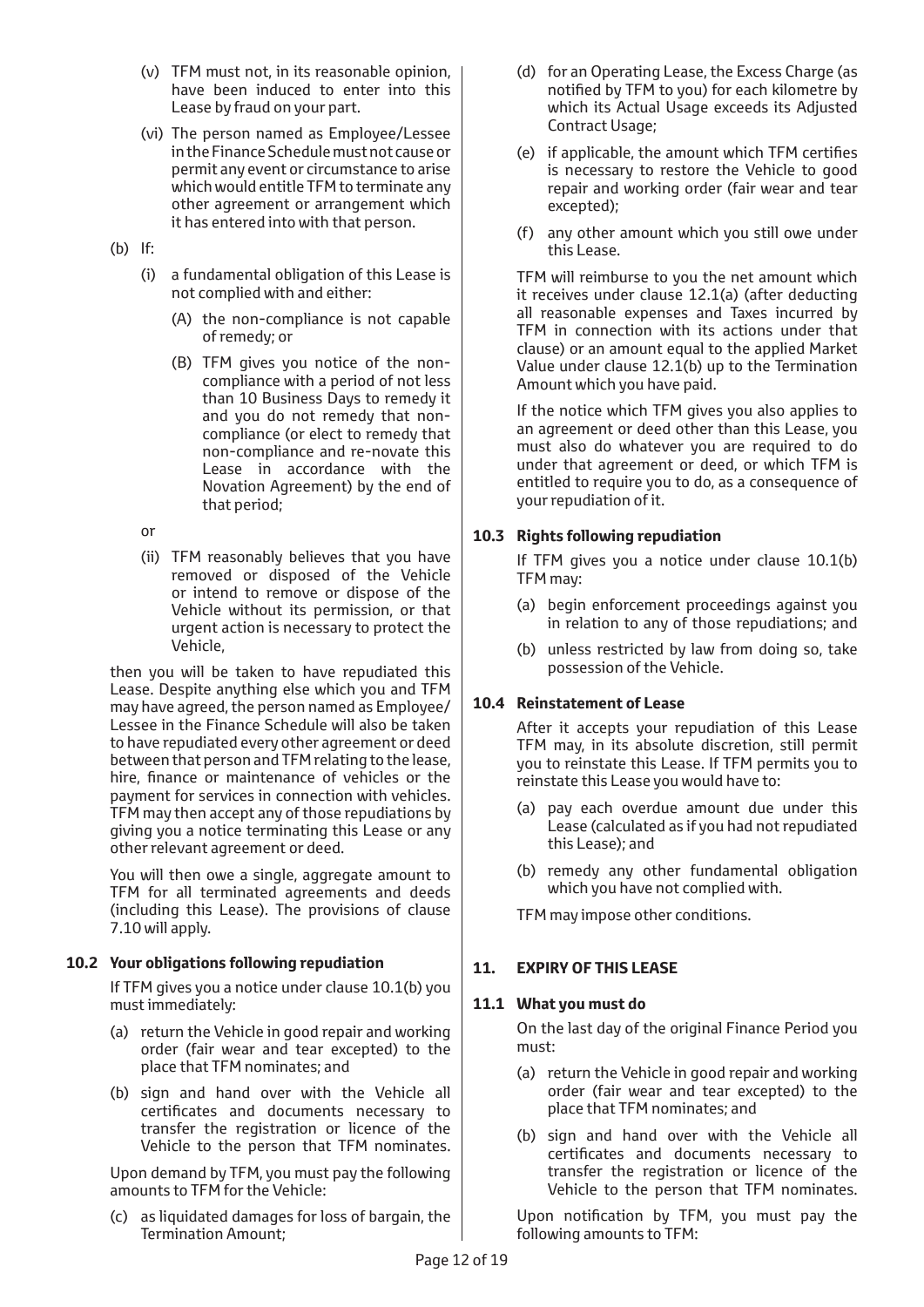- (c) for an Operating Lease, the Excess Charge (as notified by TFM to you) for each kilometre by which its Actual Usage exceeds its Contract Usage;
- (d) if applicable, the amount which TFM certifies is necessary to restore the Vehicle to good repair and working order (fair wear and tear excepted);
- (e) for a Finance Lease only, the amount of any Loss suffered by TFM where the net amount which TFM receives for the Vehicle under clause 12.1(a) (after deducting all reasonable expenses and Taxes incurred by TFM in connection with its actions under that clause) or an amount equal to the Market Value applied under clause 12.1(b) is less than the Residual Value; and
- (e) any other amount which you still owe under this Lease.

#### **11.2 Holding over**

Unless you return the Vehicle on (or within 9 days after) the last day (as specified in the Finance Schedule) of the original Finance Period in accordance with clauses 11.1(a) and (b), TFM will extend the Finance Period from that day on a monthly basis.

You must pay rent to TFM:

(a) for each month from that day until you return the Vehicle to TFM;

- (b) in an amount for each month equal to the last rent payment during that original Finance Period; and
- (c) on each Payment Date.

TFM may, at any time in its absolute discretion, demand that the Vehicle be returned immediately to it.

#### **12. MITIGATION OF LOSS**

#### **12.1 Disposal/Market Value**

(a) As soon as practicable after TFM has recovered the Vehicle in accordance with clauses 10.2(a) or 10.3(b) TFM must dispose of the Vehicle by sale at a public auction or in any other way at TFM's reasonable discretion.

TFM may also exercise all other rights permitted by this Lease or authorised or permitted by any law.

- (b) If it is impossible or impracticable for TFM to sell the Vehicle (or do anything else) within 60 days after its return to TFM, TFM will apply the Market Value of the Vehicle as at the day it was returned to TFM.
- (c) For the purposes of this clause 12.1 TFM may take any step (such as executing a transfer, assignment or discharge or paying an amount) which it considers necessary to exercise its rights. You irrevocably authorise TFM to take any such step in your name.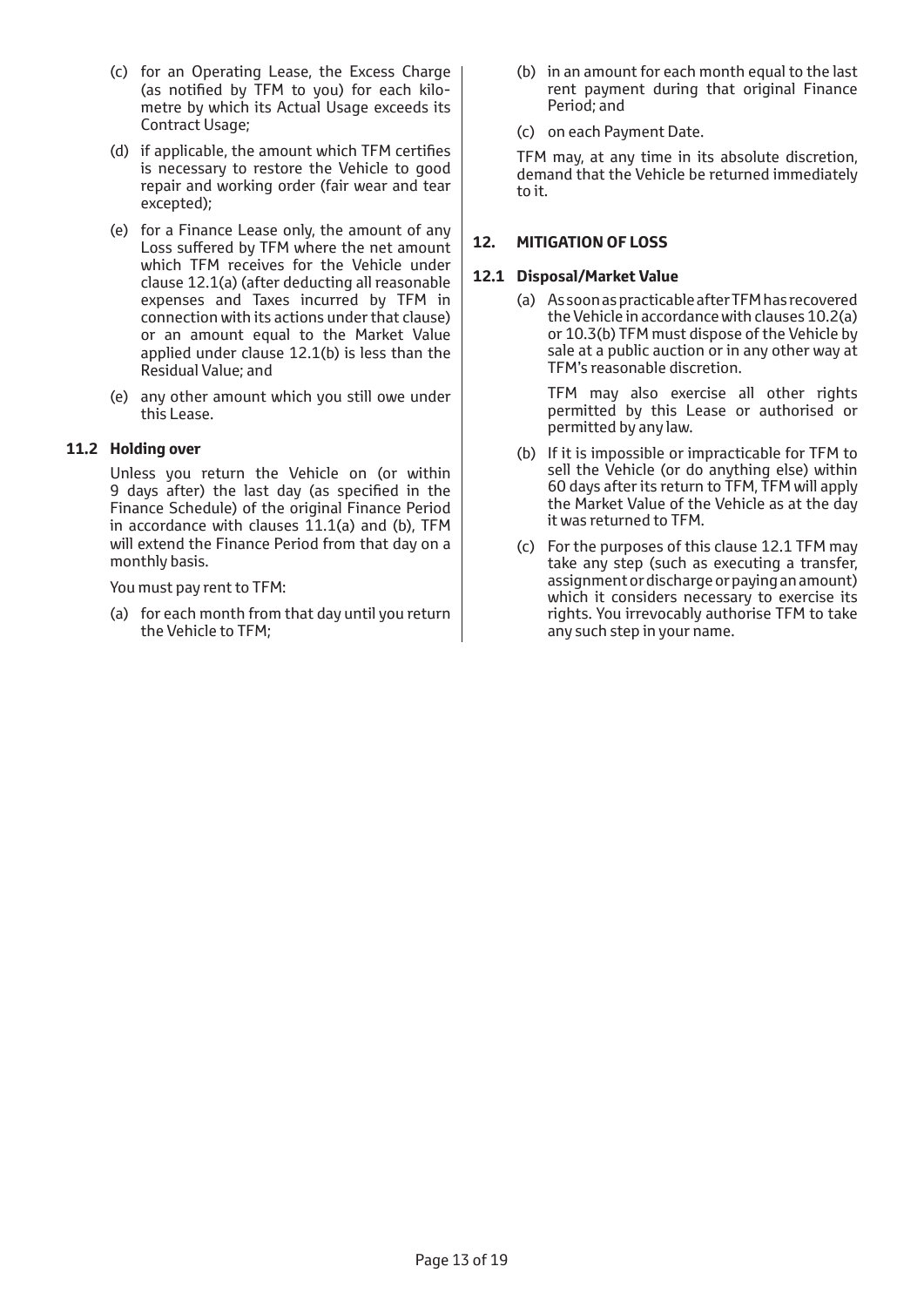## **13. MAINTENANCE**

*Clause 13 applies where you select maintenance as a Service for the Vehicle in the Finance Schedule (or in a document varying this Lease).*

*Where you do not select maintenance as a Service for the Vehicle, you must comply with your repair and maintenance obligations under clause 3.7.*

## **13.1 Maintenance**

TFM will, subject to clause 13.2, pay the Authorised Service Centre for:

- (a) inspection, maintenance and repair services which, according to the manufacturer's handbook, are scheduled to fall due during the Finance Period; and
- (b) corrective repairs, maintenance and service (including major breakdown repair) of the Vehicle necessary to maintain, so far as practicable, the Vehicle in good repair and working order (fair wear and tear excepted), during the Finance Period including repairs, maintenance and service to:
	- (i) motor;
	- (ii) transmission;
	- (iii) drive line;
	- (iv) braking system including reline and overhaul of components;
	- (v) cooling system including hoses, radiators, belts and vents;
	- (vi) any electrical, computer, entertainment, navigation, communication or telematics system including wires, fuses, globes, switches and batteries, which is factory or Authorised Service Centre fitted;
	- (vii) exhaust system;
	- (viii) oil and water leaks, including gaskets, welsh plugs and fans;
	- (ix) airconditioning and heater components including re-gas;
	- (x) suspension components; and
	- (xi) fuel systems.

The DriverDirect App lists all Toyota Authorised Service Centres in Australia.

#### **13.2 Maintenance not covered**

TFM need not pay for any maintenance or service (including any inspection or repair):

- (a) which results from or occurs during any breach by you of your obligations under this Lease (including because you do not have the Vehicle inspected, maintained or repaired at the times scheduled in the manufacturer's handbook);
- (b) caused by contaminated fuel or fuel which is not specified in the manufacturer's handbook or on the Vehicle as appropriate for the Vehicle;
- (c) of any part, accessory, system or other item which is not factory or Authorised Service Centre fitted or which is covered by a third party warranty;
- (d) which is covered by your Vehicle's motor vehicle insurance (including TFM Comprehensive Insurance (Fixed) cover provided under clause 18). This includes damage caused by accident, fire, storm, tempest, theft, malicious destruction or damage and such other insurable risks as TFM may reasonably stipulate;
- (e) which in the reasonable opinion of TFM or the Authorised Service Centre, is caused by the misuse, abuse or neglect of the Vehicle or driving in a manner or in conditions not considered by TFM or the Authorised Service Centre to be normal;
- (f) for damage caused by continuing to drive a Vehicle after a fault has occurred which you should have been aware of.

You must reimburse TFM on demand for the proportion of any payment made by TFM for inspection, maintenance or repairs which, in TFM's opinion, was made because of a circumstance described in this clause 13.2.

Maintenance Service also does not include or extend to, and you are responsible for:

- (g) (except where clause 14 applies) tyre replacement;
- (h) (except where clause 16 applies) all fuel charges;
- (i) the regular wash and polish of the Vehicle; and
- (j) (except where clauses 17.1 or 17.2 apply) arranging for the transportation or towing of the Vehicle when it has become unfit for use to an Authorised Service Centre.

## **14. REPLACEMENT TYRES**

*Clause 14 applies where you select replacement tyres as a Service for the Vehicle in the Finance Schedule (or in a document varying this Lease).*

*Where you do not select replacement tyres as a Service for the Vehicle, you must comply with your fair wear and tear obligations under clause 3.7.*

TFM will during the Finance Period pay for replacement tyres and tubes (in the same specification and quality as originally fitted to the Vehicle unless the same specification and quality is no longer available in which case the replacement tyre or tube will be of a comparable specification and quality) for the Vehicle (up to the number specified in the Finance Schedule for the Vehicle) which have been determined by the Authorised Service Centre to be reasonably necessary.

The DriverDirect App lists all Toyota Authorised Service Centres (including Toyota authorised tyre dealers) in Australia.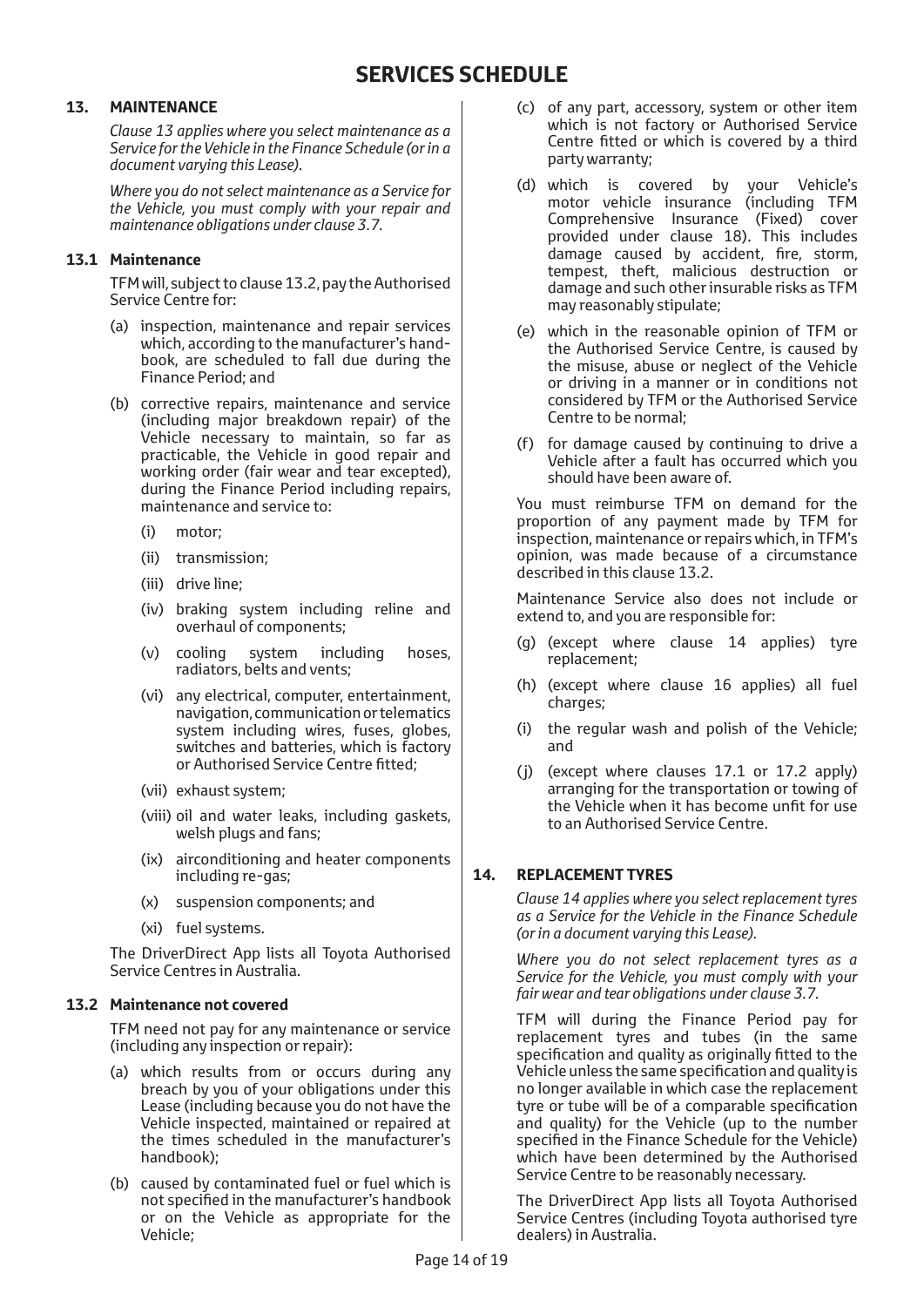You may also ask TFM to reimburse you for any additional tyre or tube.

Where TFM considers that the budgeted amount in your running account will not be exceeded by the end of the Finance Period, TFM may, in its absolute discretion, reimburse you from your running account for any additional replacement tyre or tube which you purchase for the Vehicle. You must, when applying for reimbursement, give TFM a copy of your purchase receipt and details of your bank account for the reimbursement.

#### **15. REGISTRATION RENEWALS**

*Clause 15 applies where you select registration renewals as a Service for the Vehicle in the Finance Schedule (or in a document varying this Lease).*

*Where you do not select registration renewals as a Service for the Vehicle, you must comply with your registration and licensing obligations under clauses 3.4 and 3.5.*

TFM will arrange and pay for the number of registration and compulsory third party insurance renewals for your Vehicle specified in your Finance Schedule.

TFM will renew:

- (a) the Vehicle's registration in the name of the person named as Employee/Lessee in the Finance Schedule (as if that person were the owner) and with the address which you specify as the registered address; and
- (b) (or take out) the compulsory third party insurance for the Vehicle. In those states and territories where compulsory third party insurance is unregulated TFM will, as you specify, renew or take out the insurance with your nominated insurance provider or TFM's preferred insurance provider.

You must, in connection with each renewal, comply with clause 21.2.

## **16. FUEL CARD – TFM**

*Clause 16 applies where you select fuel card – TFM as a Service for the Vehicle in the Finance Schedule (or in a document varying this Lease).*

#### **16.1 Fuel card arrangements**

- (a) TFM will give you a fuel card for the Vehicle. The fuel card may not, without TFM's prior consent, be used for any other vehicle.
- (b) As between you and TFM, the fuel card is TFM's property. You must return any mutilated or disused fuel card to TFM. You must also tell TFM as soon as you become aware of the loss, theft or any possible unauthorised use of the fuel card. TFM will give you a replacement fuel card.
- (c) You may only use the fuel card:
	- (i) within the period of validity indicated on the fuel card. TFM will give you a replacement fuel card; and
- (ii) to purchase products specified on the fuel card at an authorised fuel card outlet.
- (d) Where it is necessary in order to comply with any relevant laws, TFM may cancel the fuel card by giving you 2 Business Days' notice.

Where the fuel card is used fraudulently, TFM may cancel the fuel card immediately and will notify you that it has done so.

- (e) You may at any time return the fuel card to TFM for cancellation or destroy the fuel card and notify TFM that you have done so.
- (f) When this Lease expires, terminates or is varied to remove a fuel card Service for the Vehicle you must return the fuel card to TFM (or destroy the fuel card and tell TFM that you have done so).
- (g) You remain liable for all fuel card transactions until TFM notifies you that the returned fuel card has been cancelled.

## **16.2 Purchases using the fuel card**

When you make a purchase using a fuel card, you will receive a voucher from the supplier. You must:

- (a) declare the odometer reading on the Vehicle at the time of purchase; and
- (b) confirm that the details contained on the voucher are accurate.

TFM relies on the accuracy of your declaration and the voucher details. TFM is not liable in any way for any error or omission in any FBT report where that error or omission results from an inaccurate declaration or voucher.

The fuel card provider will process and report each purchase to TFM. TFM will verify the invoice raised by the fuel card provider and, where it is found to be in order, pay for each purchase made by you using a fuel card. You acknowledge that TFM makes a taxable supply of products to you each time that you purchase them using a fuel card.

You may, once in each calendar quarter of the Finance Period, ask TFM to reimburse you (from TFM's budget for fuel card provision for your Vehicle) for purchases of products made by you when not using a fuel card. You must, when applying for reimbursement, give TFM a copy of your purchase receipt and details of your bank account for the reimbursement.

You may also ask TFM to reimburse you more frequently for purchases of products made by you when not using a fuel card; however, TFM may charge you an administrative fee for each additional reimbursement in a calendar quarter.

## **16.3 Purchase disputes**

- (a) TFM will not consider any dispute about a purchase of products using a fuel card unless you tell TFM that you dispute the details of a purchase within 5 Business Days of becoming aware of the circumstances that have caused the dispute.
- (b) If you tell TFM that you dispute a purchase, TFM will investigate the purchase and inform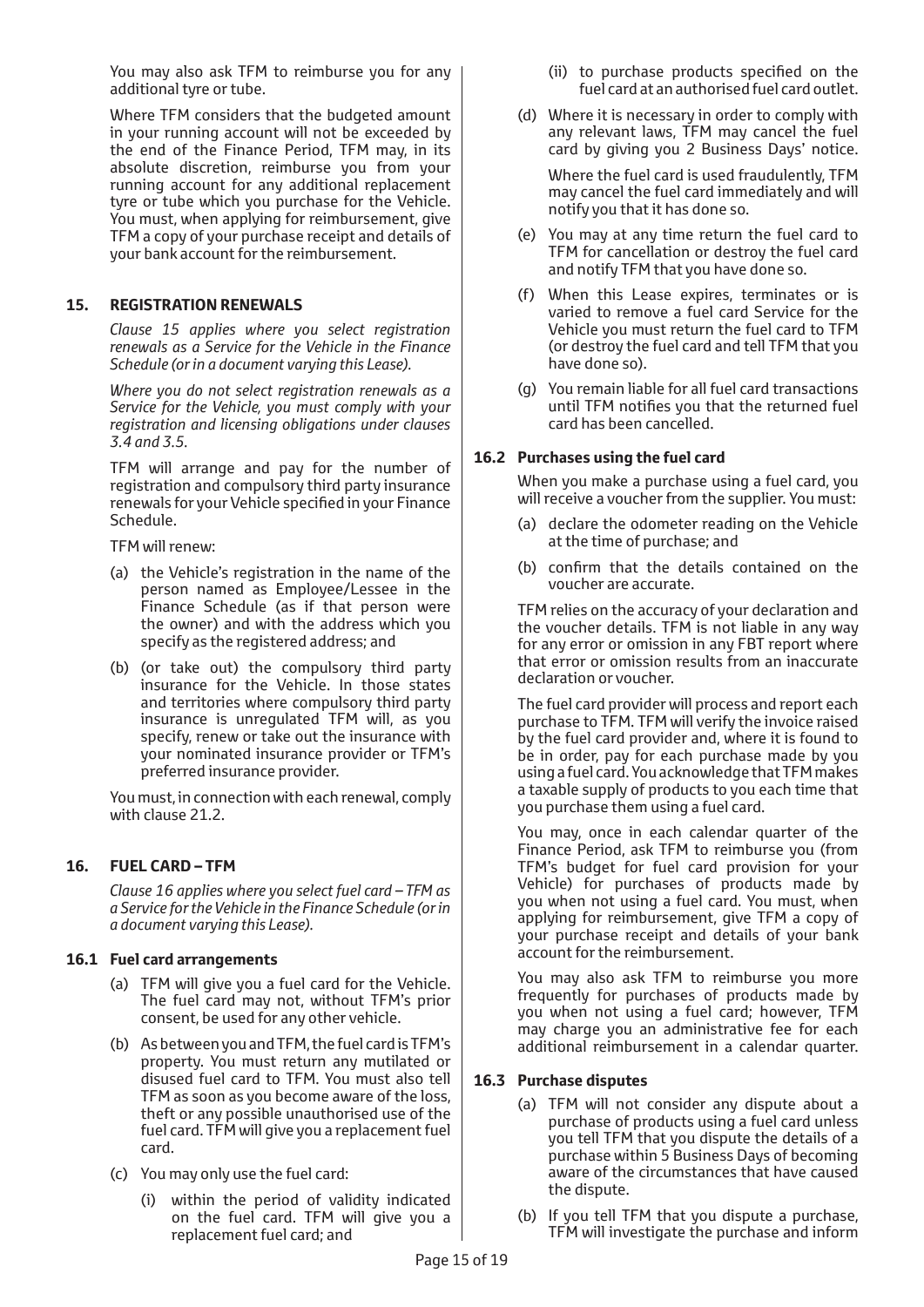you of the outcome. Where TFM discovers that a purchase has been incorrectly debited or credited, TFM will adjust the account balance for this Lease accordingly.

#### **17. EMERGENCY SERVICES**

#### **17.1 TFM roadside assist**

*Clause 17.1 applies where you select TFM roadside assist (either TFM s*tandard roadside assist *or TFM*  premium roadside assist) *as a Service for the Vehicle in the Finance Schedule (or in a document varying this Lease).*

TFM will, during the Finance Period, pay for the registration of the Vehicle with *TFM standard roadside assist* or *TFM premium roadside assist* as selected by you in the Finance Schedule for the Vehicle.

#### **17.2 Other roadside assistance**

*Clause 17.2 applies where you select other roadside assistance as a Service for the Vehicle in the Finance Schedule (or in a document varying this Lease).*

TFM will during the Finance Period obtain and pay for membership for the Vehicle (as nominated by you) with:

- (a) a State based motoring association; or
- (b) the Vehicle manufacturer's (or any other provider's) roadside assistance programme.

## **18. TFM COMPREHENSIVE INSURANCE (FIXED)**

*Clause 18 applies where you select TFM Comprehensive Insurance (Fixed) cover as a Service for the Vehicle in the Finance Schedule (or in a document varying this Lease).*

*Where you do not select TFM Comprehensive Insurance (Fixed) cover as a Service for the Vehicle, you must comply with your insurance obligations under clauses 5.2 and 5.3 (and acknowledge that compliance with those clauses is a fundamental obligation of your Lease).*

## **18.1 TFM provides insurance documents**

Before the insurance cover commences, TFM will provide you with a quote, and a copy of its current combined financial services guide and product disclosure statement for the insurance cover.

You acknowledge that:

- (a) TFM does not provide (nor has it provided to you) legal, financial or taxation advice and has recommended that you obtain your own advice. You have either obtained your own independent advice or declined the opportunity to obtain independent advice before you selected and agreed to TFM Comprehensive Insurance (Fixed) cover as a Service for the Vehicle;
- (b) before the insurance cover commences you have received a copy of the Insurance Terms and Conditions for the insurance cover for the Vehicle and have read and understand their meaning and effect; and

(c) TFM recommends that you review the Insurance Terms and Conditions regularly as your circumstances may change.

You may obtain a copy of TFM's current (and any previous) combined financial services guide and product disclosure statement for the insurance cover at any time from TFM's website (toyotafleetmanagement.com.au or any replacement TFM web site address). You may also contact TFM at any time to request a copy of the current certificate of insurance for the Vehicle.

#### **18.2 TFM arranges Vehicle insurance cover**

On or before the date on which the Vehicle is delivered to you (or the date of a document varying this Lease), TFM will arrange for the Vehicle to be insured in accordance with:

- (a) the Insurance Terms and Conditions; and
- (b) clauses 18.1 to 18.9.

TFM will:

- (c) take out the insurance cover for the Vehicle under a master insurance policy in the name of TFM;
- (d) be the policy holder; and
- (e) provide you with a certificate of insurance for the Vehicle.

## **18.3 Insurance cover provisions**

The terms and conditions for the insurance cover for the Vehicle are set out in the Insurance Terms and Conditions. You agree to comply with them.

The insurance cover:

- (a) commences on the Vehicle's delivery date (or on the date of the document varying this Lease);
- (b) continues, and will automatically be renewed, in accordance with the Insurance Terms and Conditions; and
- (c) ceases when this Lease expires or terminates (even if you do not return the Vehicle at that time) or TFM cancels the insurance cover in accordance with clause 18.6.

You may at any time give TFM 5 Business Days' notice that you no longer want to take out TFM Comprehensive Insurance (Fixed) cover as a Service for the Vehicle but you must (if applicable) still pay TFM the fixed instalment amount for the month in which you give your notice. On receipt of your notice and payment, TFM will cancel your insurance cover. You must then immediately comply with your insurance obligations under clauses 5.2 and 5.3 (and acknowledge that compliance with those clauses is a fundamental obligation of your Lease).

You acknowledge that the insurer will review the Insurance Terms and Conditions annually and reserves the right to change the terms and conditions of the insurance cover where permitted to do so by law.

#### **18.4 Insurance premiums and your payment**

TFM will pay a monthly premium (and Taxes on that premium) for the master insurance policy to the insurer.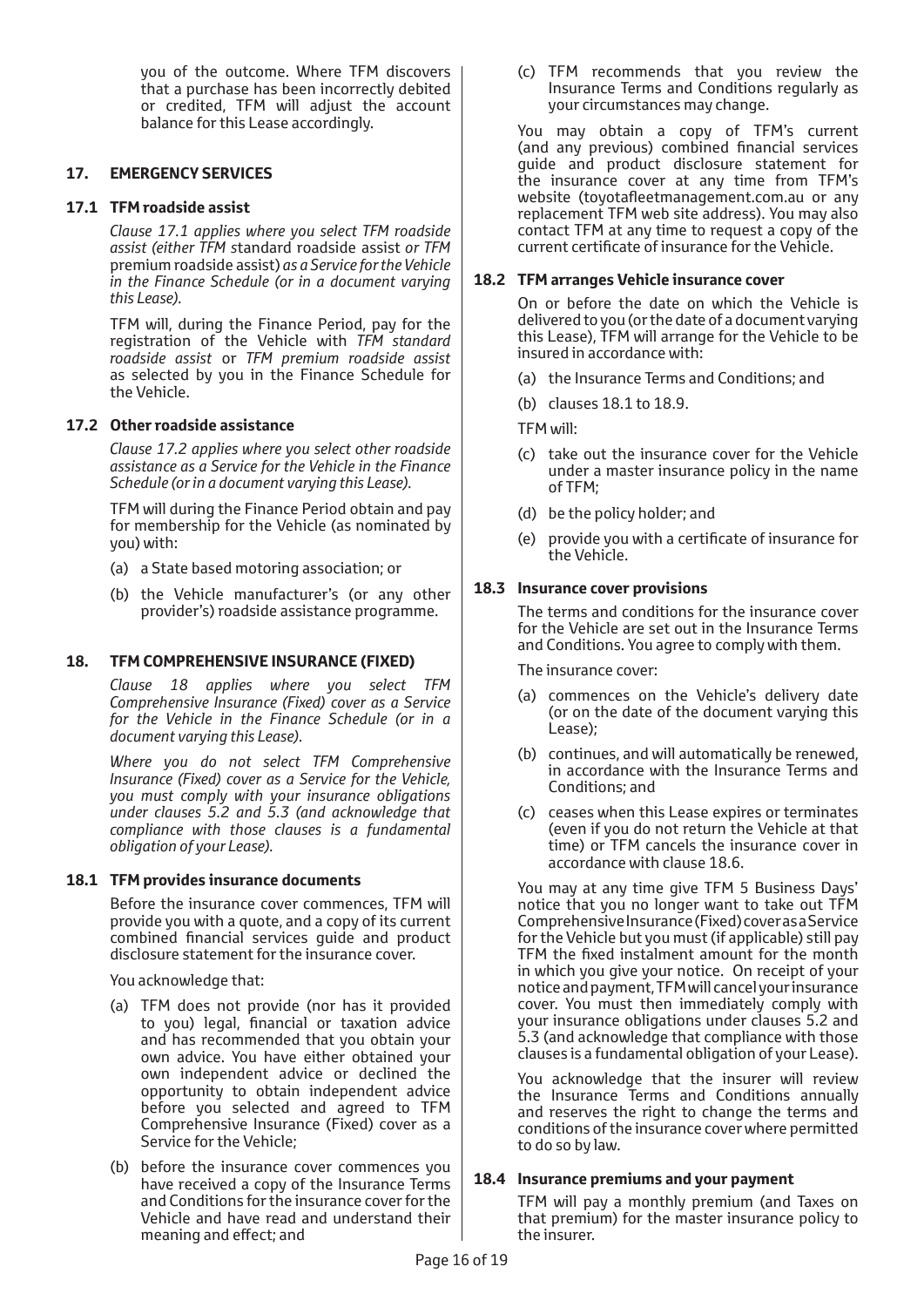You:

- (a) must, on each Payment Date, pay TFM a fixed instalment amount for TFM Comprehensive Insurance (Fixed) cover;
- (b) acknowledge that the fixed instalment amount is calculated by reference only to the premium amount and Taxes on that amount. It is not calculated by reference to any other amount payable under the master insurance policy; and
- (c) acknowledge that the fixed instalment amount will differ from the premium amount to cover TFM's costs of administering the master insurance policy and any commission which TFM receives from the insurer.

#### **18.5 Insurance obligations**

TFM will:

- (a) take out the master insurance policy with a reputable insurance company as determined by TFM in its absolute discretion;
- (b) ensure that each premium and other amount necessary to maintain the master insurance policy is paid on time;
- (c) on or about each annual insurance renewal date, provide you with a new certificate of insurance for the Vehicle;
- (d) notify you of any other changes to its current combined financial services guide and product disclosure statement in writing; and
- (e) on request, give you any other information about the insurance cover.

TFM and you must:

- (f) co-operate with each other and the insurer in all matters relating to the insurance cover, any renewal (where applicable) and any claim and not settle or compromise any claim without each other's approval; and
- (g) not do or fail to do anything which might allow an insurer to refuse any claim under the insurance cover.

#### **18.6 Insurance default**

If:

- (a) you fail to comply with any of your material obligations under the Insurance Terms and Conditions; and
- (b) TFM gives you notice of the non-compliance with a period of not less than 10 Business Days to remedy it and you do not remedy that non-compliance by the end of that period,

then TFM may, at any time, in its absolute discretion cancel the insurance cover for the Vehicle. You must then immediately comply with your insurance obligations under clauses 5.2 and 5.3 (and acknowledge that compliance with those clauses is a fundamental obligation of your Lease).

#### **18.7 You must restore damaged Vehicle**

If the Vehicle is damaged (but not to the extent that an insurer or TFM decides that its repair is impractical or uneconomic), you must restore it as far as possible to the same condition that it was in before the damage occurred.

## **18.8 Casualty Event**

If a Casualty Event occurs for the Vehicle insured under this clause 18 you:

- (a) must make and enforce your claim with the insurer as soon as possible after the event and, upon request, provide TFM with any information about the progress of your claim. Where necessary for your claim, you and TFM will co-operate to execute any document or take any step in connection with that claim;
- (b) irrevocably authorise TFM to receive all money payable in relation to the insurance cover for the Vehicle or payable by any other person as a result of that event. You must account to TFM for any insurance proceeds which you receive; and
- (c) (unless the insurer decides to replace or substitute the Vehicle with another vehicle) must, upon notification by TFM, pay to TFM:
	- (i) the Termination Amount less any amount which TFM has received (before that notice) from an insurer or any other person as a result of the event; and
	- (ii) any other amount which you still owe under this Lease.

TFM will give you a statement specifying in reasonable detail the calculation of the amounts payable by you under this clause.

This Lease terminates on the day on which you comply with this clause 18.8. TFM will refund to you any amount which it receives from an insurer or another person as a result of the Casualty Event, after you have made your payment under clause 18.8(c), and up to the amount which you paid under clause 18.8(c)(i).

#### **18.9 No Vehicle substitution by an insurer if Vehicle is more than 3 years old**

- If:
- (a) a Casualty Event occurs for the Vehicle; and
- (b) more than 3 years have elapsed since the first registration date of the Vehicle,

the insurer will pay out the insurance cover for the Vehicle and will not elect to provide a replacement or substitute vehicle.

This clause 18.9 does not affect your entitlement to a relief or rental vehicle where you have selected *TFM standard roadside assist* or *TFM premium roadside assist* as a Service for the Vehicle in the Finance Schedule.

## **19. ADDITIONAL INSURANCES**

## **19.1 Novated Lease Protection**

*Clause 19.1 applies where you select Novated Lease Protection as an insurance Service for the Vehicle in the Finance Schedule (or in a document varying this Lease).*

TFM will during the Finance Period pay for Novated Lease Protection for the Vehicle.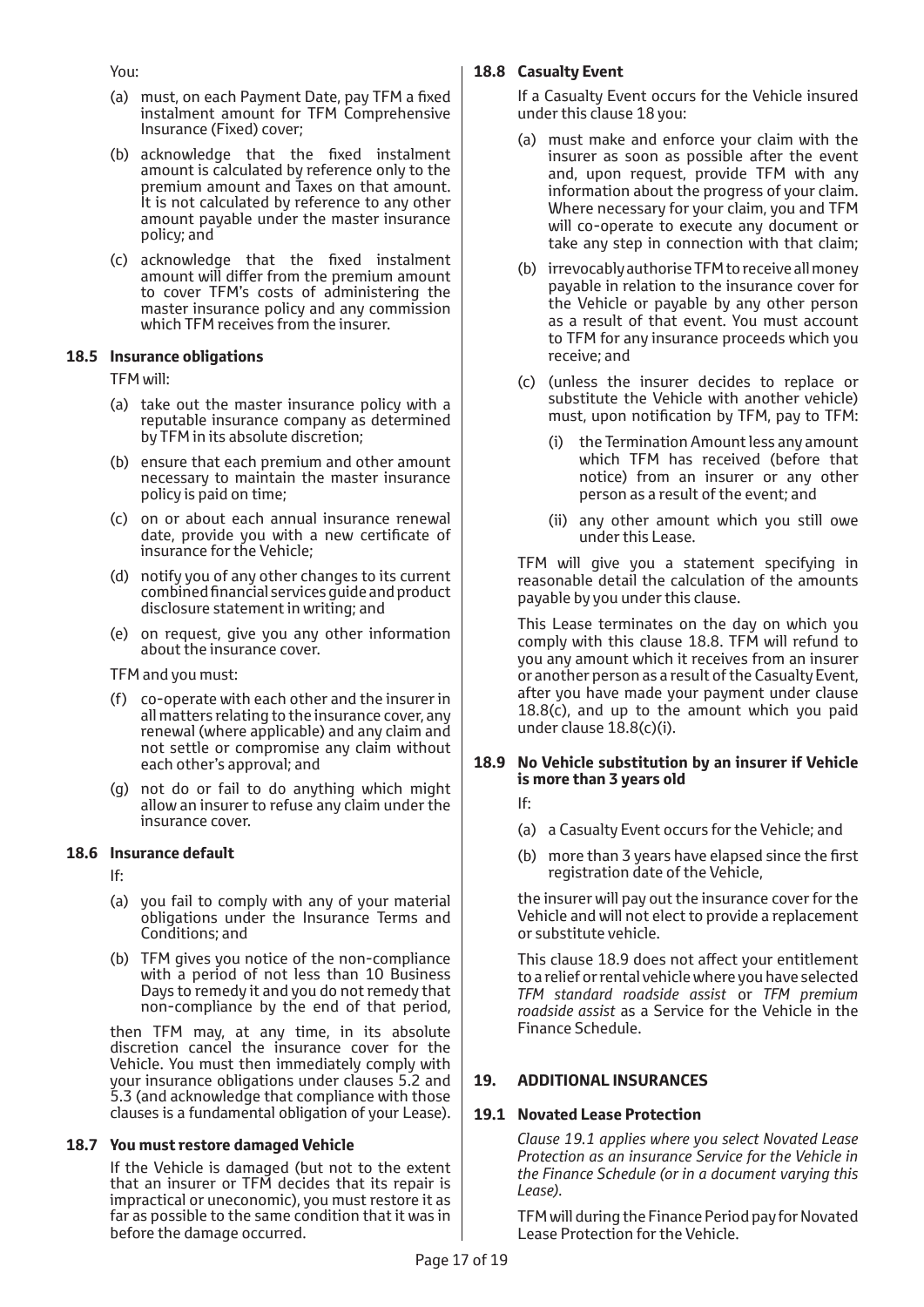#### **19.2 Additional insurance**

*Clause 19.2 applies where you select any additional insurance* (GAP *insurance*, Payment Protection *insurance* or Extended Factory Warranty) *as a Service for the Vehicle in the Finance Schedule (or in a document varying this Lease).*

TFM will during the Finance Period pay for any additional insurance (*GAP* insurance, *Payment Protection* insurance or *Extended Factory Warranty*) for the Vehicle as selected by you in the Finance Schedule for the Vehicle.

#### **19.3 Renewal arrangements**

Clause 21.2 sets out insurance renewal arrangements.

#### **20. ADDITIONAL OR NEW SERVICES**

TFM may from time to time offer you additional or new Services. TFM will provide you with the terms and conditions for any such additional or new Service which you may accept. Those terms and conditions will then form part of this Lease.

#### **21. GENERAL PROVISIONS FOR ALL SERVICES**

#### **21.1 Directions**

You must, in connection with any Service, comply with any reasonable direction which TFM gives to you.

#### **21.2 Renewal arrangements**

Where TFM is to effect a Service renewal, you must at least 14 days before the relevant renewal date:

- (a) complete and give to TFM a vehicle expense payment request/claim form as well as originals or copies (as notified by TFM) of the relevant renewal documents for that Service *(such as registration, compulsory third party insurance or motor vehicle insurance documents);*
- (b) take any other steps in connection with the renewal as required or as TFM requests *(such as arranging for a compulsory inspection of the Vehicle as may be required by the transport authority in the State).*

You must make sure that TFM receives all of those documents, and take any such steps, on time. TFM is not responsible for the timely renewal if it does not, for any reason, receive those documents, or you do not take any such steps, on time.

You may, alternatively, for any Service, renew the Service yourself and then obtain reimbursement (from TFM's budget for that Service) from TFM. You must, when applying for reimbursement, complete and give to TFM a vehicle expense payment request/claim form as well as originals or copies (as notified by TFM) of the relevant documents endorsed with payment details. TFM is not responsible for the timely renewal of a Service which you choose to renew yourself.